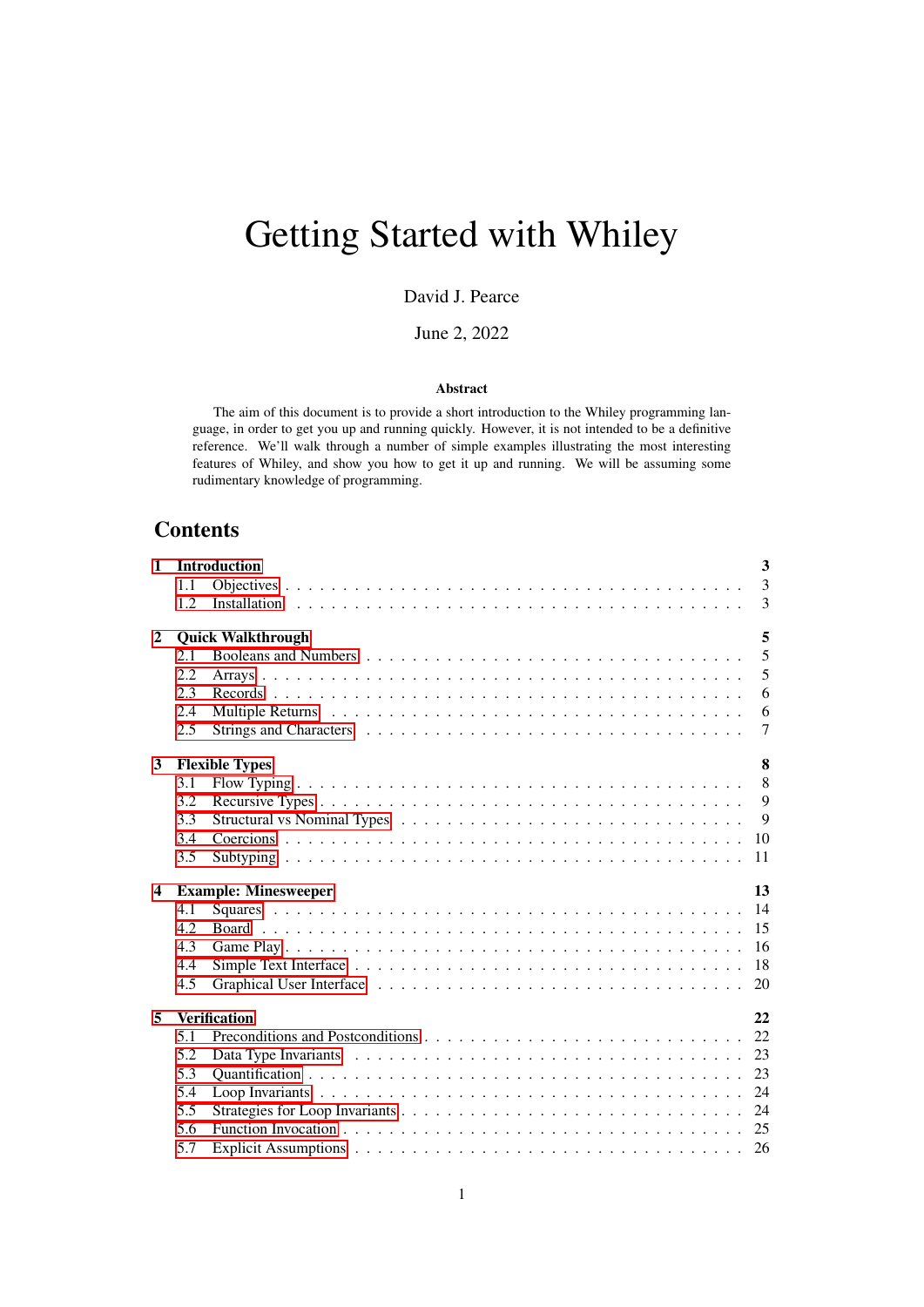| 6 |     | <b>Example: IndexOf Function</b>    | 27 |
|---|-----|-------------------------------------|----|
|   | 6.1 |                                     |    |
|   | 6.2 |                                     |    |
|   | 6.3 |                                     |    |
|   | 6.4 |                                     |    |
|   | 6.5 |                                     |    |
| 7 |     | <b>Example: Microwave Oven</b>      | 30 |
|   | 7.1 |                                     |    |
|   | 7.2 |                                     |    |
|   | 7.3 |                                     |    |
|   |     | <b>A</b> Foreign Function Interface | 32 |
|   |     |                                     | 32 |
| B |     | <b>Verification Conditions</b>      | 32 |

# Acknowledgements

The author would like to thank A/Prof Lindsay Groves and Prof. Gary Leavens for helpful comments on drafts of this document.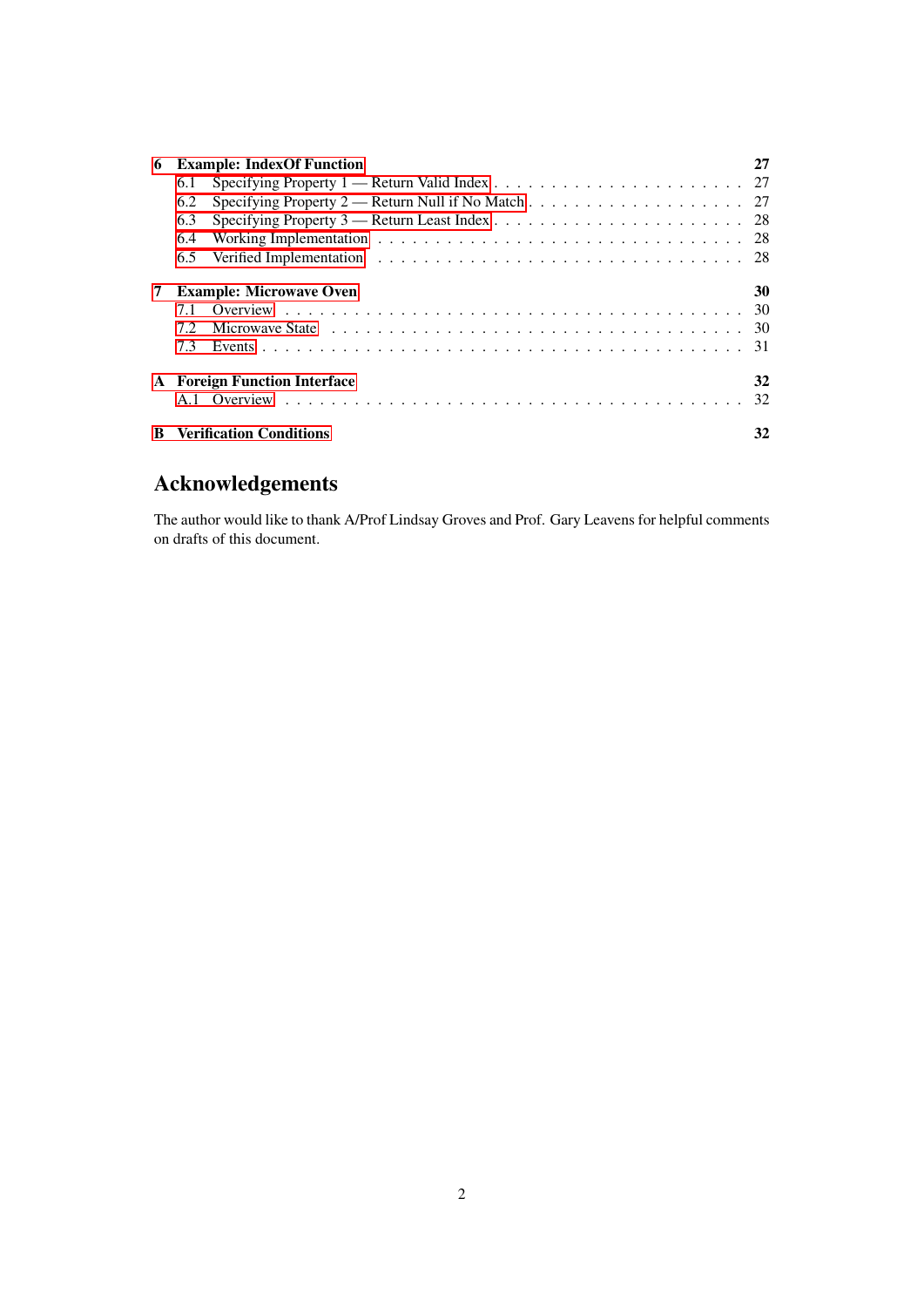# <span id="page-2-0"></span>1 Introduction

The Whiley programming language has been in active development since 2009. The language was designed specifically to help the programmer eliminate bugs from his/her software. Whiley allows programmers to write *specifications* for their functions, which are then checked by the compiler. For example, here is the specification for the  $max($ ) function which returns the maximum of two integers:

```
function max(int x, int y) \rightarrow (int z)
2 // must return either x or y
   ensures x == z || y == z4 // return must be as large as x and y
   ensures x \leq z & x \leq y \leq z:
        6 // implementation
        if x > y:
             8 return x
        9 else:
10 return y
```
Here, we see our first piece of Whiley code. This declares a function called max which accepts two integers  $x$  and  $y$ , and returns an integer  $z$ . The body of the function simply compares the two parameters and returns the largest. The two **ensures** clauses form the function's *post-condition*, which is a guarantee made to any caller of this function. In this case, the  $\max$  function guarantees to return one of the two parameters, and that the return will be as large as both of them. In plain English, this means it will return the maximum of the two parameter values.

When verification is enabled the Whiley compiler will check that every function meets its specification. For our  $max($ ) function, this means it will check that body of the function guarantees to return a value which meets the function's post-condition. To do this, it will explore the two execution paths of the function and check each one separately. If it finds a path which does not meet the postcondition, the compiler will report an error. In this case, the  $max($ ) function above is implemented correctly and so it will find no errors. The advantage of providing specifications is that they can help uncover bugs and other, more serious, problems earlier in the development cycle. This leads to software which is both more reliable and more easily maintained (since the specifications provide important documentation).

#### <span id="page-2-1"></span>1.1 Objectives

Although the primary purpose of Whiley is to allow us to write specifications on functions, we will not talk about that again until later in the document. Furthermore, we will not consider this aspect in detail and, for more, the reader is referred to our tutorial on verification<sup>[?]</sup>.

The primary goal of this article is to introduce the core language of Whiley without worrying about verification (since this presents many challenges and adds complexity). Indeed, it is only once we have understood the basics of Whiley that we will will be ready to investigate verification. Furthermore, Whiley's core language turns out to be rather interesting even without considering verification!

#### <span id="page-2-2"></span>1.2 Installation

There are currently three ways to get setup with the Whiley programming language:

- Web Browser. By far the simplest way to get started with Whiley is by running it in your web browser (see Figure [1\)](#page-3-0). Go to <http://whileylabs.com/> and you can get started straight away!
- Development Kit. For those familiar with the command-line, installing the Whiley Development Kit (WDK) is another option. Furthermore, you'll be able to explore the source code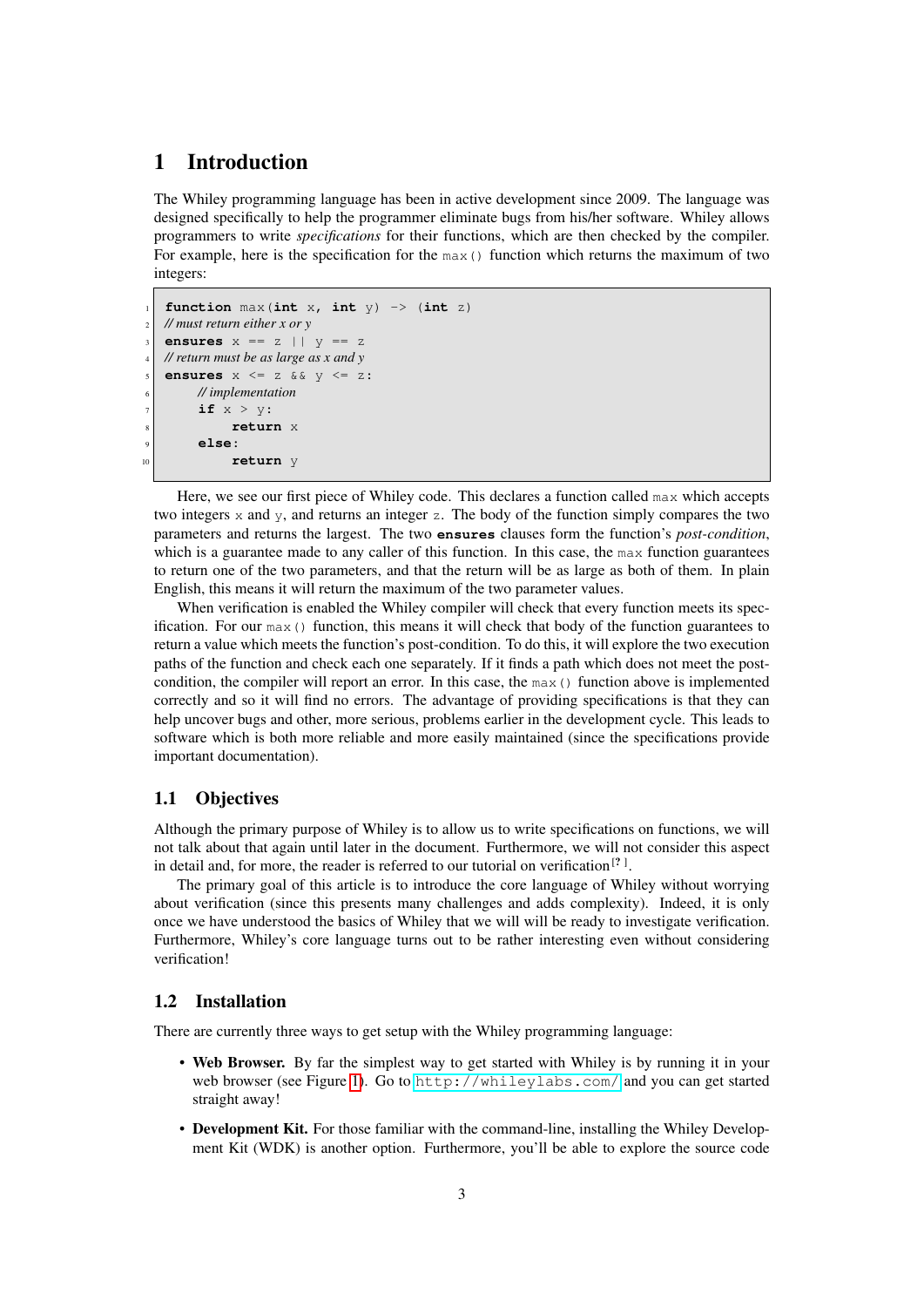

<span id="page-3-0"></span>Figure 1: Compiling a Whiley program using a web browser (Mozilla Firefox). At the moment, the user's program is not correct and the system is reporting this as an error in red.

for the Whiley system, and see how it all works! To do this, visit [http://whiley.org/](http://whiley.org/downloads/) [downloads/](http://whiley.org/downloads/).

More information of getting started with Whiley can be found at [http://whiley.org/](http://whiley.org/getting-started/) [getting-started/](http://whiley.org/getting-started/). Finally, the Whiley system is completely free and released under an open source license (BSD), and you can get the latest code from <http://github.com/Whiley>.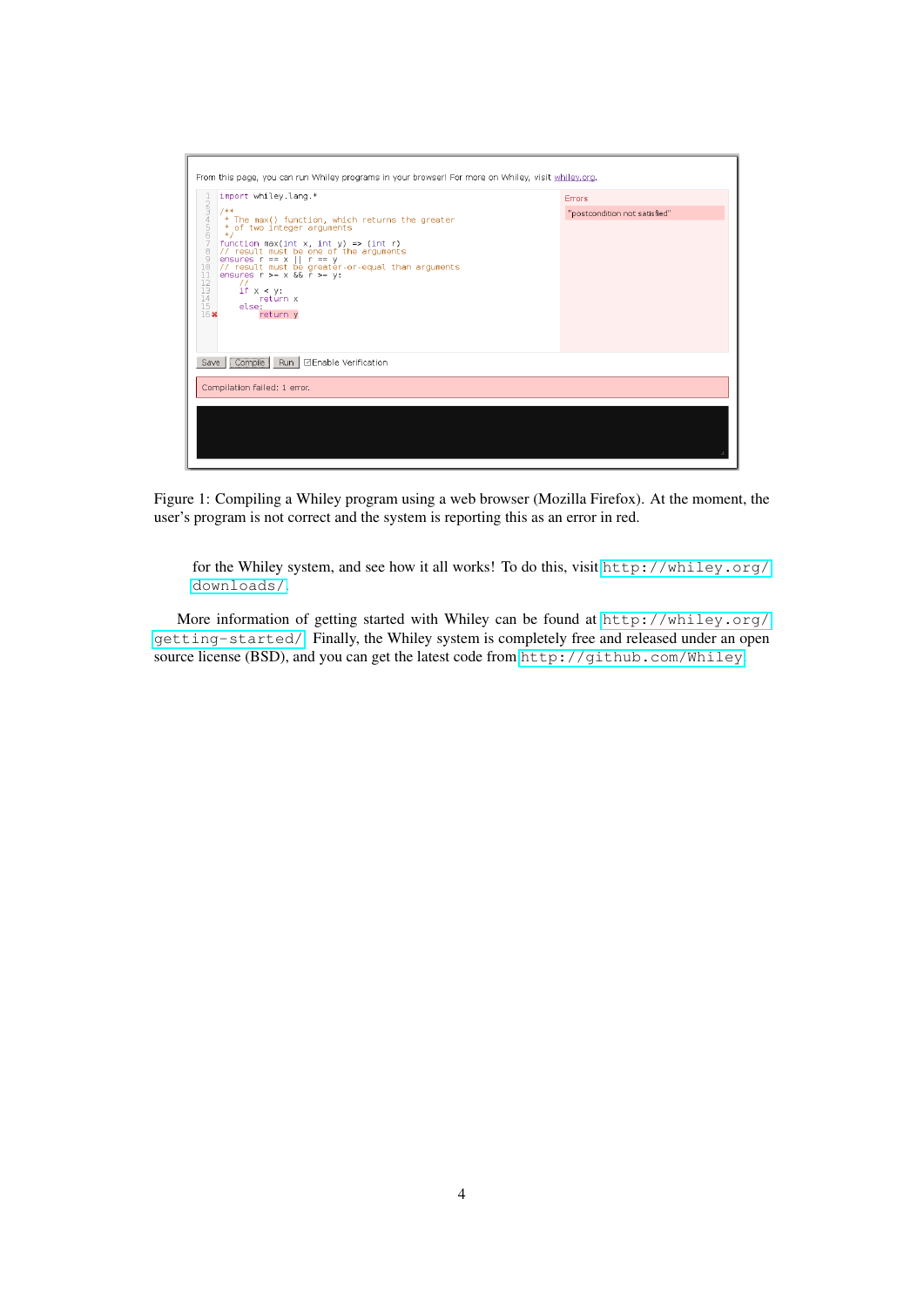# <span id="page-4-0"></span>2 Quick Walkthrough

This section provides a quick walk through of the main concepts and ideas in the Whiley language. Through a series of short examples, we'll introduce the basic building blocks of the language.

#### <span id="page-4-1"></span>2.1 Booleans and Numbers

As found in many languages, Whiley supports a range of primitive datatypes for representing boolean, integers, bytes, etc. Of these, the most commonly used are:

- Booleans are denoted by the type **bool**. This is the simplest of the primitive datatypes, and has only two possible values: true or false.
- Integers are denoted by the type **int**. Integers in Whiley are *unbounded*. This means that, in theory at least, a variable of type int can take on *any possible integer value*; this differs from many other languages (e.g. Java), which limit the number of possible values (e.g. following 32-bit two's complement).

A very simple example which illustrates the **int** and **bool** types is the following:

```
1 function isLessThan(int x, int y) -> bool:
    2 //
    if x < y:
         return true
    5 else:
         6 return false
```
This declares a simple function which returns  $\tau$  and if the first parameter, x, is less than the second, y, and false otherwise.

Indentation Syntax. From the above example you should notice that Whiley, unlike many languages, does not use curly braces (i.e.  $\{\ldots\}$ ) to demarcate blocks of code. Instead, Whiley uses *indentation syntax* which was popularised by the Python programming language. The start of a new code block is signalled by a preceding : on the previous line. The new block must be indented by at least one space (the actual amount doesn't matter) and all subsequent statements with the same indentation are included.

#### <span id="page-4-2"></span>2.2 Arrays

 $\Omega$ 

Like many modern programming languages, Whiley provides a built-in array type for representing collections of data. The following illustrates a short function which multiplies a vector by a scalar:

```
1 function vectorMultiply(int[] vector, int scalar) -> int[]:
    2 //
    int i = 0while i \leq |vector|:
        vector[i] = vector[i] * scalari = i + 17 return vector
```
This illustrates a few of the common array operations. Firstly, the size of an array is obtained using the *length* operator (i.e. |vector| returns the length of vector). Secondly, the **while** loop is used to iterate over the elements of the array, whilst the *array access* operator, vector [i], returns the element at index i.

Arrays can be constructed using either *array initialisers* or *array generators*. The following illustrates both syntaxes being used to call the function above: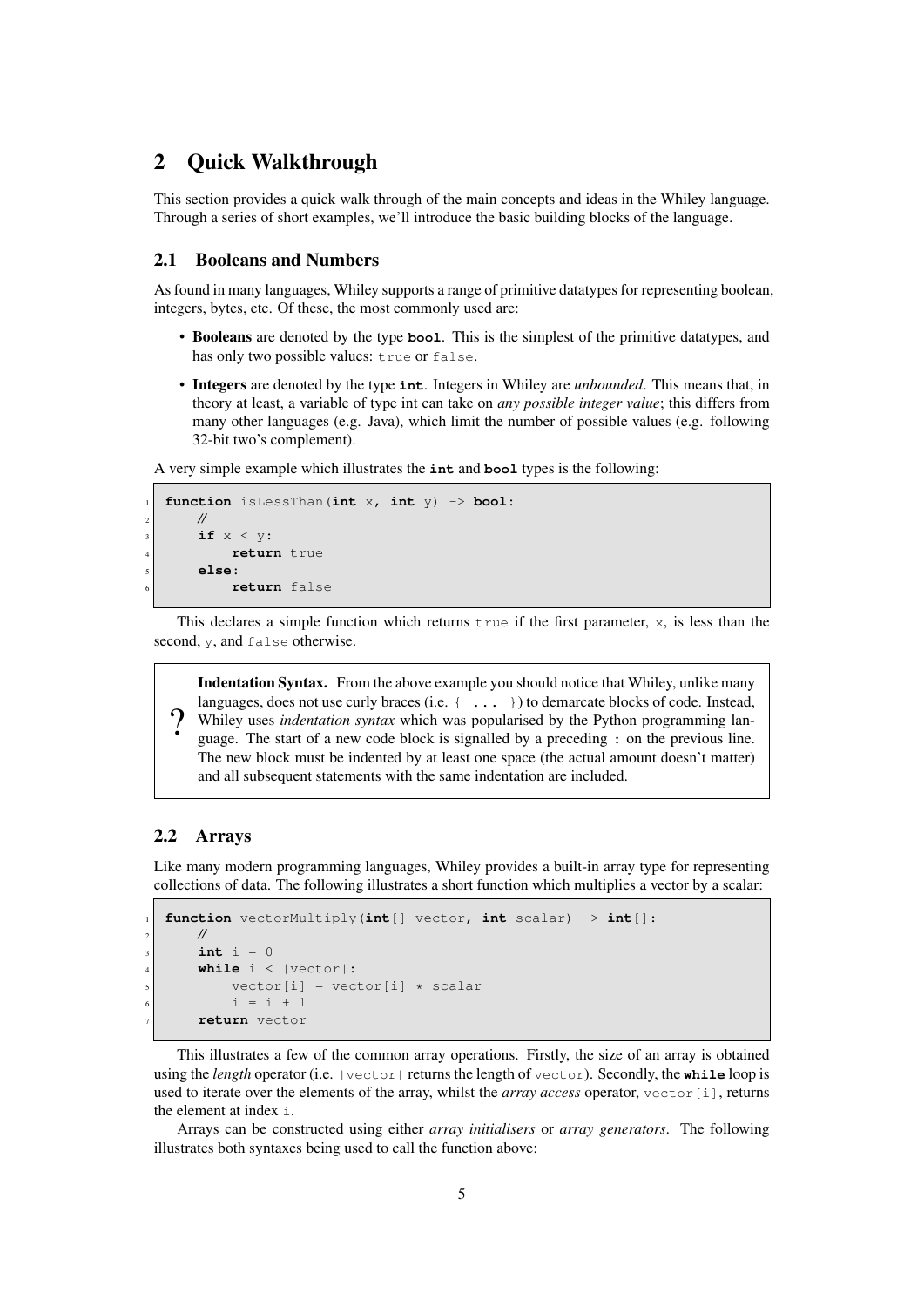```
1 // Array initialiser
int[] vec1 = [1, 2, 3]int[] r1 = vectorMultiply(vec1,2)assert r1 == [2, 4, 6]5 //
6 // Array generator
int[] vec2 = [2; 4]int[] r2 = vectorMultiply(vec2,2)assert r2 = [4, 4, 4, 4]
```
The array initialiser syntax simply constructs an array using the values as provided. The array generator syntax,  $[e; n]$ , constructs an array containing n elements whose value is given by e.

#### <span id="page-5-0"></span>2.3 Records

Aside from collection types, Whiley also provides *records* for grouping items together. Records are similar to structs (as found in C) and objects (as found in JavaScript). A record is constructed from one or more *fields*, each of which has a unique name and type. For example, the following defines a simple record type for representing 2D points and a function for translating their position:

```
1 // A point has two integer fields named x and y
\mathbf{z} type Point is {int x, int y}
3
  4 // Translate a given point by an x and y delta
   5 function translate(Point p, int dx, int dy) -> Point:
        6 return {
           7 x: p.x + dx, // new x value is old value plus dx
           8 y: p.y + dy // new y value is old value plus dy
        \}
```
Here, a *user-defined type* named Point has been declared. This is a record type containing two **int** fields, x and y. In the translate() function, a *record literal* is used to construct a new Point to be returned.

Records are an important mechanism for giving meaning to data in Whiley. For example, consider the following declaration of a rectangle:

```
1 // A point has two integer fields named x and y
  2 type Point is {int x, int y}
3
  4 // A rectangle has a position, and a width and height
  5 type Rectangle is {
     6 Point position, // position of top-left corner
     int width, // width of the rectangle
     8 int height // height of the rectangle
9 }
```
Here, we see that a rectangle has a position, a width and a height. The names of the fields are important for conveying their meaning in the real world.

#### <span id="page-5-1"></span>2.4 Multiple Returns

Unlike many programming languages, Whiley supports *multiple* return values. This can be useful as a lightweight mechanism for grouping data. For example, the following illustrates a simple function which swaps the order of its parameters: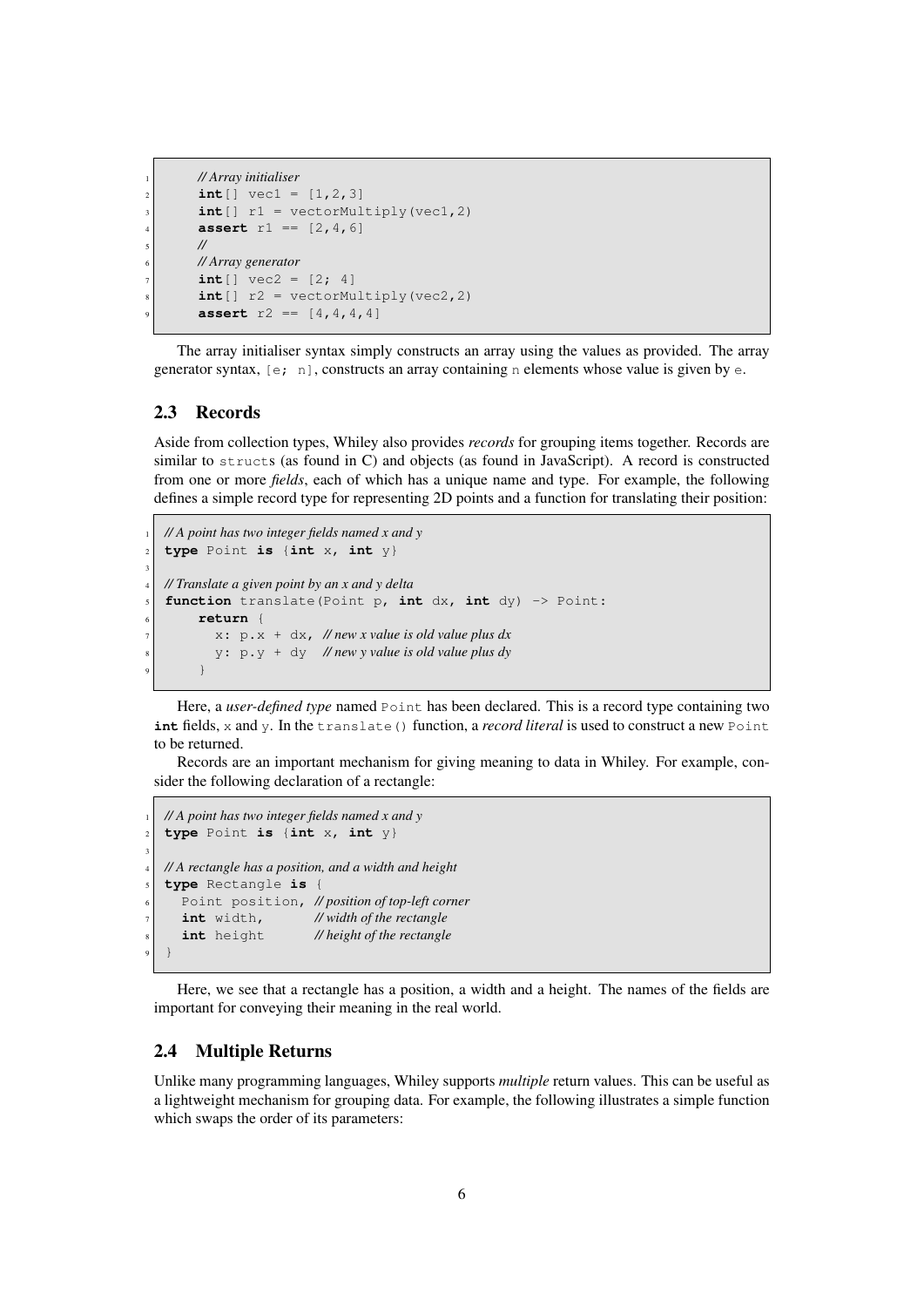```
1 function swap(int x, int y) -> (int rx, int ry):
    2 return y, x
```
Here, we see that the return type is a tuple and this provides a convenient and lightweight mechanism for returning multiple values. Following on from this, Whiley also supports *destructuring syntax* for handling multiple return values (e.g. as found in Python). The following example illustrates this:

```
1 int x
int y
3 ...
4 x, y = swap(x,y) // destructuring assignment
5 ...
```
Here, we see that variables  $x$  and  $y$  are assigned their respective component of the return values from swap. Again, this syntax simplifies the use of functions with multiple return values.

#### <span id="page-6-0"></span>2.5 Strings and Characters

Unlike many programming languages, Whiley does not provide explicit data types representing strings and characters. The reason for this is that such data types can already be encoded within the language and, by doing so, we can easily support the full range of different encodings (e.g. ASCII versus UTF-8, etc). In Whiley, a string is simply a list of integers. The following example illustrates the well-known replace() function:

```
import string from std.ascii
2 import char from std.ascii
3
  4 function replace(string str, char old, char n) => string:
    5 //
    int i = 0while i < |str|:
       if str[i] == old:str[i] = n10 i = i + 1
11 return str
```
This uses the standard ASCII representation of strings and characters, which are imported from the standard library.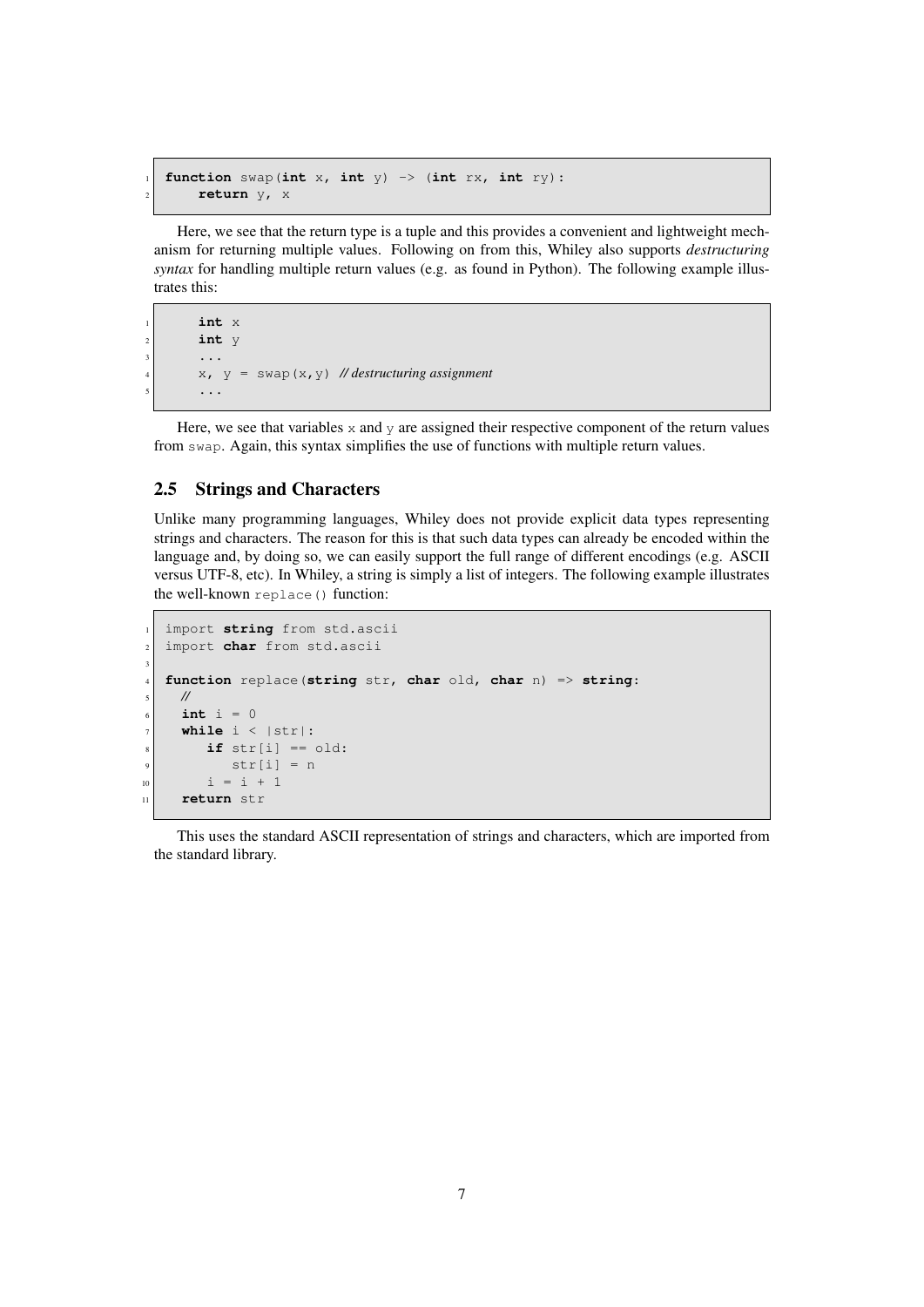# <span id="page-7-0"></span>3 Flexible Types

The previous section introduced us to the basic types found in Whiley, such as integers (**int**) and booleans (**bool**). However, unlike many languages, Whiley provides a flexible and powerful approach to typing which go well beyond the basic forms. In this section, we will examine this in more detail.

# <span id="page-7-1"></span>3.1 Flow Typing

To improve the programmer experience and reduce unnecessary tedium, Whiley employs a *flow typing* system. What this means is that the type of a variable can vary at different points within a function. To make this work, Whiley employs *union types*[\[1](#page-31-3)[;2\]](#page-31-4) along with *variable retyping*. The following example illustrates how this works (where the body of  $indexOf()$  is left out for brevity):

```
import std.array
2
   3 function indexOf(int[] items, int item) -> null|int:
      int i = 05 while i < |items|:
          if items[i] == item:
             7 return i
          i = i + 19 return null
10
11 function split(int[] items, int item) -> int[][]:
\begin{bmatrix} 12 \end{bmatrix} int | null \begin{bmatrix} 1 \end{bmatrix} dx = index Of (items, item)
13 // idx has type null|int
14 if idx is int:
15 // idx now has type int
\text{int}[\ ] below = array.slice(items, 0, idx)
\text{int} [] above = array.slice(items, idx, | items|)
18 return [below, above]
19 else:
20 // idx now has type null
21 return [items] // no occurrence
```
Here, index of () returns the first index of an item in an array of items, or **null** if there is none. The type **null**|**int** is a *union type*, meaning it is either an **int** or **null**. The split() function splits an array into two pieces based on the first occurrence of a given item, or leaves the array as is otherwise. It calls index $Of()$  to determine the first occurrence of item in items.

In the above example, Whiley's flow typing system seamlessly ensures that **null** is never dereferenced. This is because the type **null**|**int** cannot be treated as an **int**. Instead, one must first check it is an **int** using a type test, such as "idx **is int**". Whiley automatically *retypes* idx to **int** when this is known to be true, thereby avoiding any awkward and unnecessary syntax (e.g. a cast as required in many languages).

 $\Omega$ Null References. In many languages (e.g. C/C++, Java, etc) the use of **null** is a significant source of  $error^{[3]}$  $error^{[3]}$  $error^{[3]}$ . For example, in Java dereferencing the **null** value gives rise to a NullPointerException, which is regarded as the most common form of error in Java<sup>[?]</sup>. The issue is that, in such languages, one can treat *nullable* references as though they are *non-null* references<sup>[\[4\]](#page-32-1)</sup>. In the research literature, there have been many proposals to solve this problem using static type systems<sup>[\[5;](#page-32-2)[6](#page-32-3)[;7;](#page-32-4)[8;](#page-32-5)[9](#page-32-6)[;10](#page-32-7)[;11](#page-32-8)[;12\]](#page-32-9)</sup>. Unfortunately, at the time of writing, very few languages have incorporated such ideas.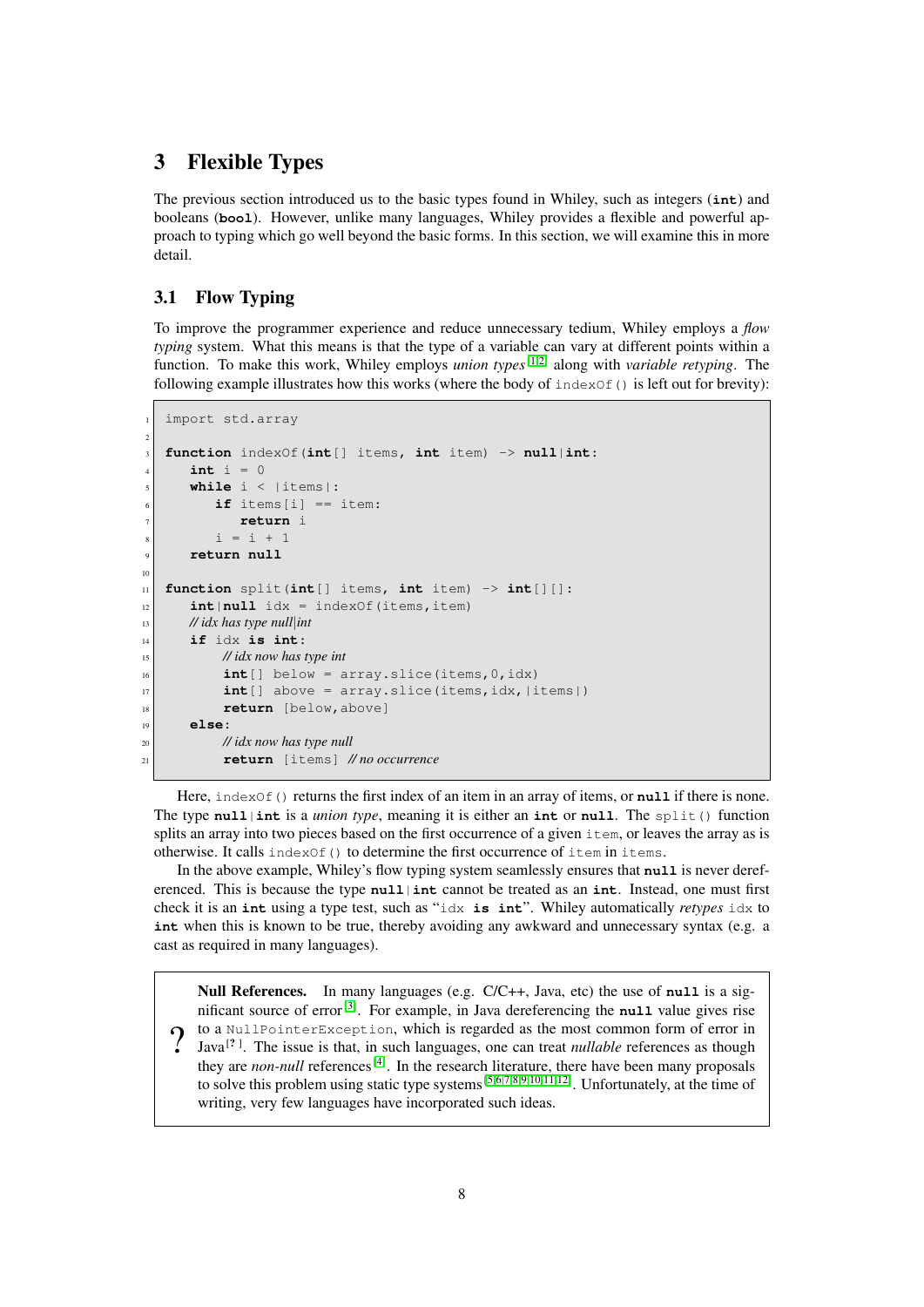$\Omega$ Intersections and Negations. Whiley also supports so-called *intersection* and *negation* types. Whilst these can be expressed directly in source code, they are generally less useful than unions.

#### <span id="page-8-0"></span>3.2 Recursive Types

To represent tree-like structures, Whiley provides *recursive types* which are similar to the algebraic data types found in functional languages (e.g. Haskell, ML, etc). For example:

```
1 // A linked list is either the empty list or a link
   2 type LinkedList is EmptyList | Link
3
   4 // The empty list contains no links
   5 type EmptyList is null
6
   7 // A single link in a linked list
   8 type Link is {int data, LinkedList next}
9
10 // Return the length of a linked list (i.e. the number of links it contains)
11 function length(LinkedList l) -> int:
12 if l is null:
13 return 0 // l now has type null
14 else:
15 return 1 + length(l.next) // l now has type int data, LinkedList next
```
Here, LinkedList is a recursive type representing a linked list (i.e. a sequence of zero or more links). The empty list is defined as **null**, whilst each link contains a data field. The type LinkedList is defined in terms of itself (i.e. it is recursive) and describes linked lists of arbitrary size.

 $\Omega$ Value Semantics. All compounds structures in Whiley are passed by value, *including recursive types*. This differs from common languages (e.g. Java), where linked structures are typically composed from *references* to link objects. This means, for example, that linked structures in such languages can share substructures, leading to subtle and hard-tofind bugs. In Whiley linked structures, such as LinkedList, can never share substructure.

The above example also serves as another illustration of flow typing in Whiley. More specifically, on the false branch of the type test "l **is null**", variable l is automatically retyped to {**int** data, LinkedList next} — thus ensuring the subsequent dereference of l.next is safe. No casts are required as would be needed for a conventional imperative language (e.g. Java). Finally, like all compound structures, the semantics of Whiley dictates that recursive data types are passed by value (or, at least, appear to be from the programmer's perspective).

#### <span id="page-8-1"></span>3.3 Structural vs Nominal Types

Statically typed languages, such as Java, employ *nominal typing* for recursive data types. This means that two otherwise identical types with different names are considered distinct and, for example, a variable of one type cannot flow into the other. In contrast, Whiley employs *structural typing* of records<sup>[?]</sup> to give greater flexibility. This means that the name of a type is, generally speaking, not important. Instead, identical types (i.e. those with identical *structure*) with different names are still considered identical in Whiley. For example: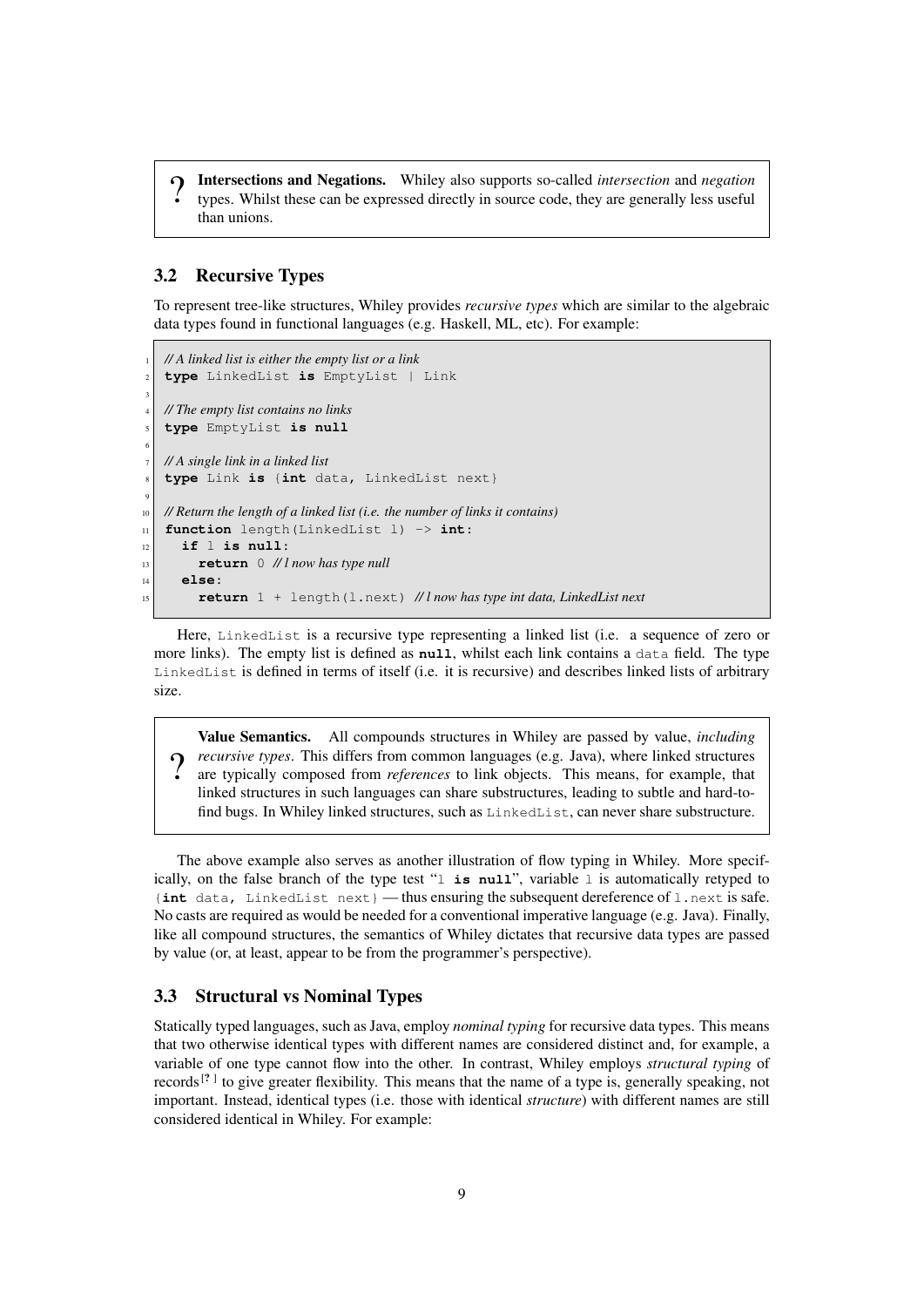```
1 // Define the notion of a "rectangle"
  2 type Rectangle is { int x, int y, int width, int height }
  3 // Define the notion of a "bounding box"
  4 type BoundingBox is { int x, int y, int width, int height }
5
  6 // Define a function for computing the area of a rectangle
  function area(Rectangle rect) -> int:
       8 return rect.width * rect.height
```
In this example, the types Rectangle and BoundingBox are *identical* and can be used interchangeably. For example, if we have a variable of type  $BoundedX$ , we can safely pass it to the area() function above to compute its area.

#### <span id="page-9-0"></span>3.4 Coercions

A *coercion* converts a value of one type into a corresponding value of another type. Many programming languages permit both *implicit* and *explicit* coercions, with the latter more commonly referred to as *casting*. Implicit coercions occur without explicit direction from the programmer, and are often considered dangerous because of this.

 $\Omega$ Lossless Coercions? The Java programming language attempts to enforce a requirement that implicit coercions are *lossless*. Thus, any coercion which may result in a loss of information must be made explicit through the use of a cast. Unfortunately, Java does permit implicit lossy coercions by, for example, allowing **int** values to be implicitly coerced into float values — because not every **int** value can be represented by a float in Java.

To address the issues surrounding implicit coercions, Whiley only permits implicit coercions which are lossless. That is, which do not result in a loss of information. In contrast, *lossy* coercions require an explicit cast be used to "force" the coercion. The following example illustrates:

```
1 type Link is {int data, LinkedList next}
2 type LinkedList is null | Link
3 type OrderedList is null | { int data, int order, OrderedList next }
```
Here, we have defined a standard linked list and a specialised "ordered" list. The intuition is that order < next.order for each node in an OrderedList (although the details of how this is done are unimportant here). These two types are not considered identical because they have different structure (i.e. OrderedList has an additional field, order). However, there is still a subtyping relationship between them (i.e. OrderedList subtypes LinkedList). Thus, an instance of OrderedList can be used where a LinkedList was expected. For example:

```
1 function sum(LinkedList l) -> int:
    2 if l is null:
         3 return 0
    4 else:
         5 return l.data + sum(l.next)
```
This defines a simple recursive function for computing the sum of the elements of a LinkedList. Instances of OrderedList can be passed into this function by *coercing* them to instances of LinkedList:

```
1 function sum(OrderedList l) -> int:
    2 return sum((LinkedList) l)
```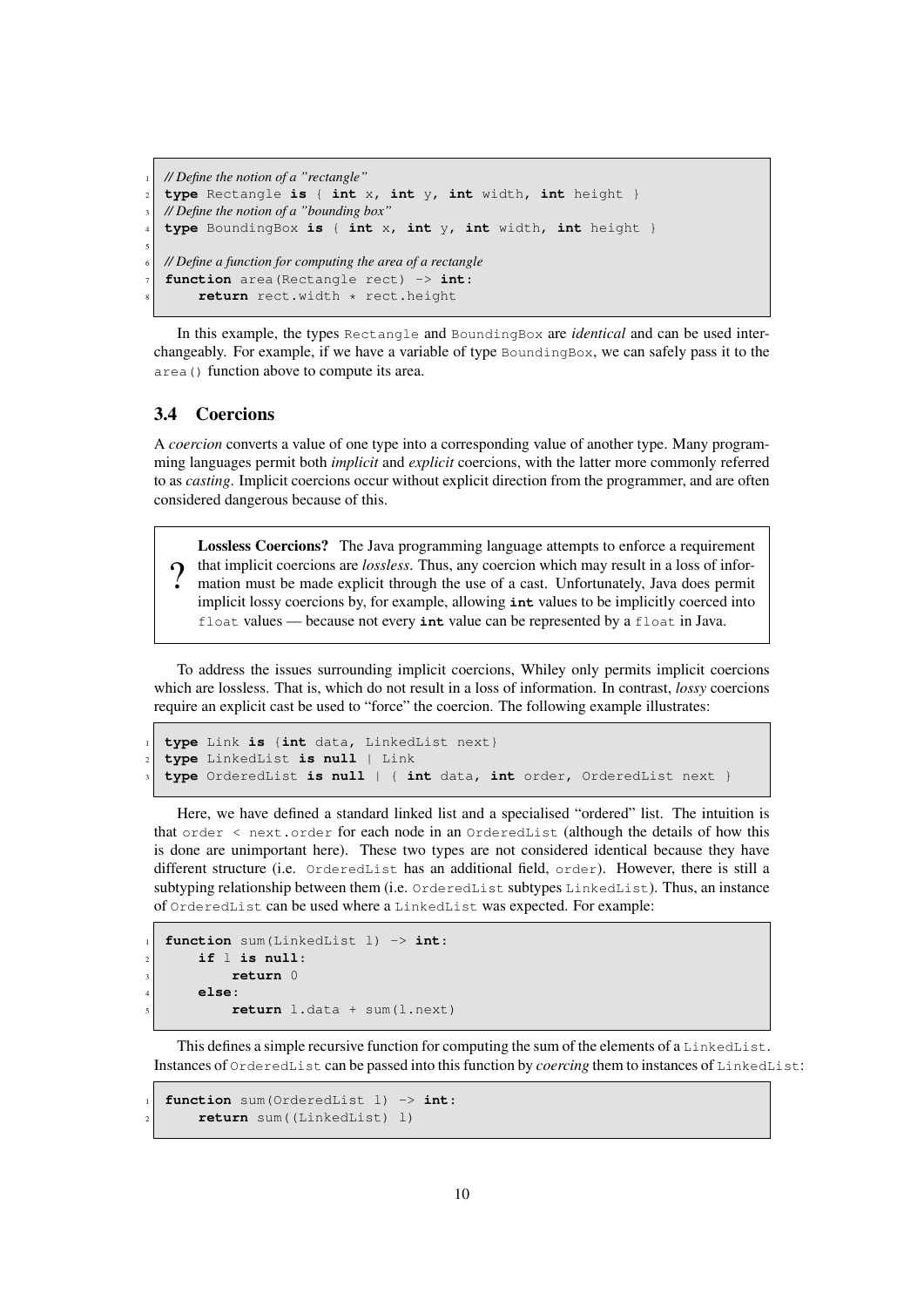Here, we have used an explicit coercion (i.e. a cast) from OrderedList to LinkedList. This must be done explicitly because the coercion is lossy because the field  $\sigma$ rder is discarded during the coercion.

## <span id="page-10-0"></span>3.5 Subtyping

An important concept in many modern programming languages is that of *subtyping*. This defines a relationship between otherwise different types (i.e. which do not have identical structure). Subtyping allows data from a variable of one type to flow into a variable of another. However, unlike a coercion, subtyping does not physically change the value itself.

The most common form of subtyping in Whiley is through the use of union types. Indeed, we have encountered this already. The following illustrates a very simple example:

```
1 // A circle is defined by its position and radius
   2 type Circle is { int x, int y, int radius }
3
  4 // A rectangle is defined by its position and dimensions
   5 type Rectangle is { int x, int y, int width, int height }
6
   7 // A shape is either a circle or a rectangle
   8 type Shape is Circle | Rectangle
9
10 // Determine the area of a shape
11 function area(Shape s) -> int:
12 if s is Rectangle:
13 // case for rectangle
14 return s.width * s.height
15 else:
16 // case for circle
17 return 3 \times (s.radius * s.radius)
```
Here, we see that a Shape is either a Rectangle or Circle. We say that Rectangle and Circle are subtypes of Shape. The Whiley compiler knows that there are only two possibilities and, hence, automatically retypes variable s to Circle on the false branch.

? A useful analogy to help understanding the concept of a subtype is that of a *subset*. In this way, we think of types as representing the set of values that their variables may hold. Then, one type is a subtype of another if its set of values is a subset of the other's. Conversely, one type is a *supertype* of another if its set of values is a *superset* of the other's. Furthermore, a union type " $T1$  |  $T2$ " corresponds to a set union of those values represented by " $T1$ " and  $"T2"$ .

Another situation where subtyping occurs in Whiley is with the types **any** and **void**. Specifically, every type is a subtype of **any**, whilst every type is a *supertype* of **void**. To understand this, consider the following:

```
1 function toInteger(any x) -> int:
    2 if x is int:
         3 return x
    4 else if x is any[]:
         5 return |x|
    6 else:
         7 return 0 // default value
```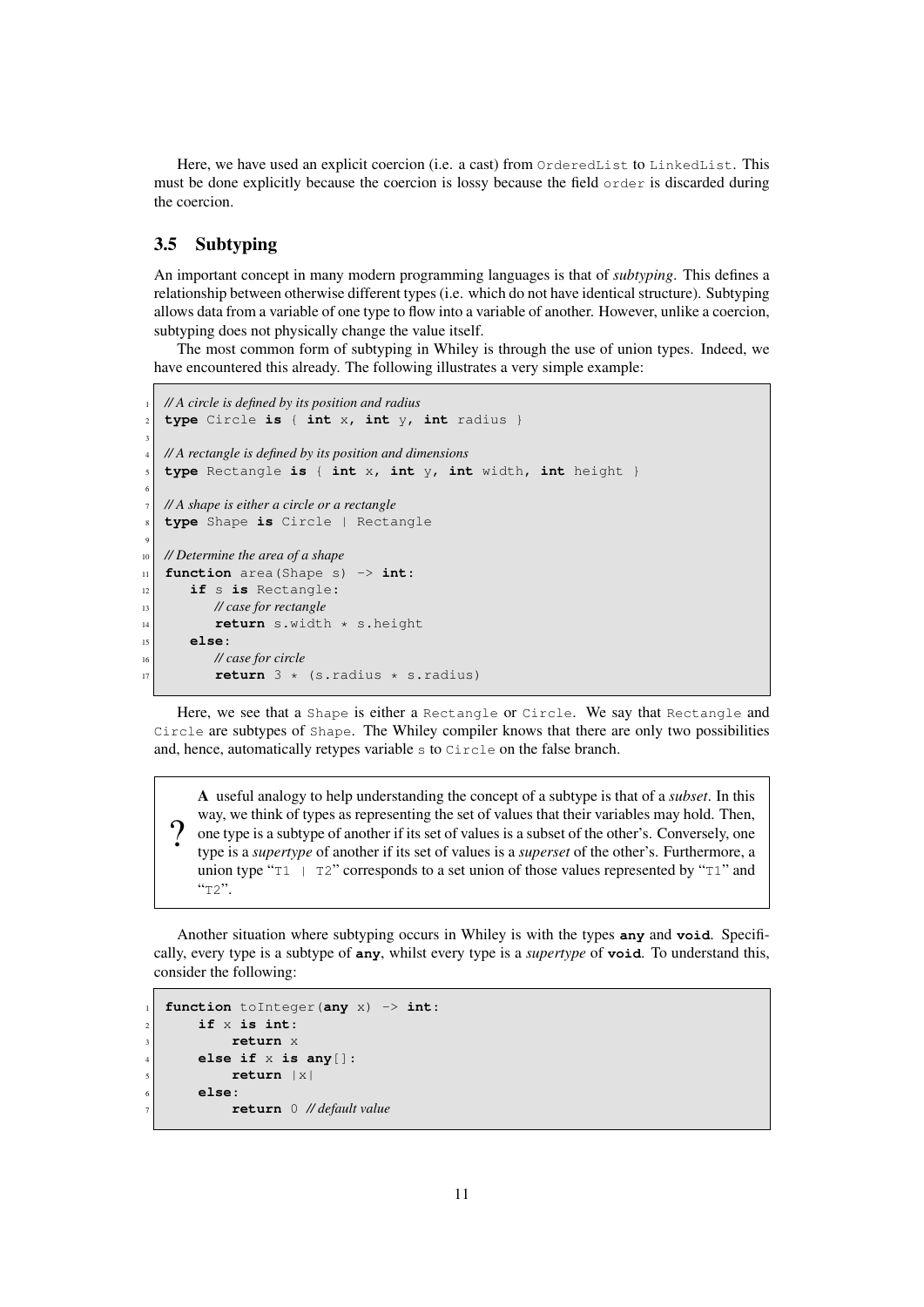In this function, parameter x can hold *any possible value on entry*. It could be an integer, an array, a record, etc. In this case, we have picked a few examples which we can easily convert into **int** values. Note that the type **any**[] describes all possible arrays, including e.g. instances of **int**[], **int**[][], etc.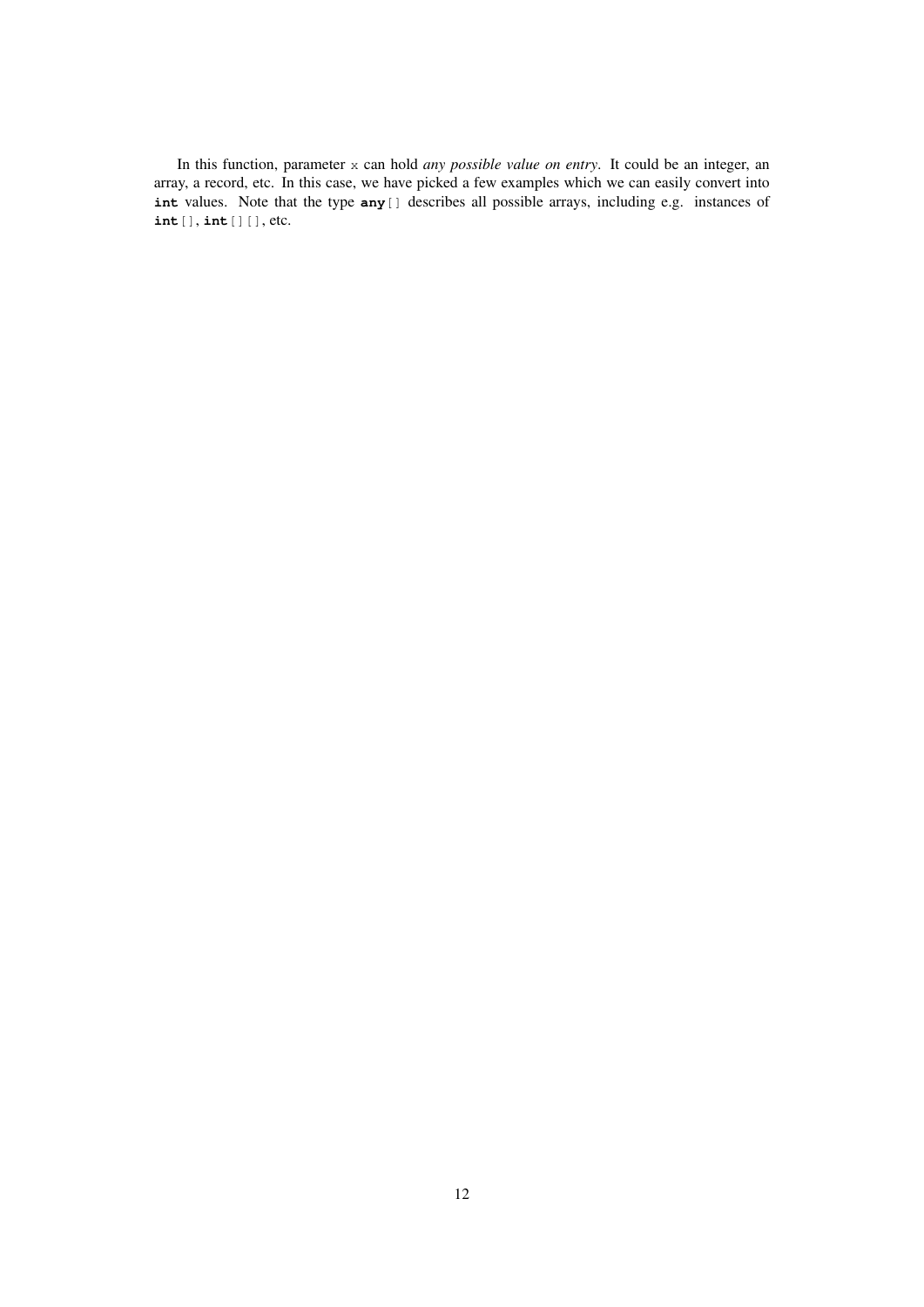# <span id="page-12-0"></span>4 Example: Minesweeper

In this section, we will develop a simple implementation of the well-known *Minesweeper* game. Typically the game is played through a graphical user interface, illustrated as follows:



Here, we can see the main aspects of the game. The *game board* is a two-dimensional grid of *squares*. Each square holds *nothing* or a *bomb* and is in one of the three states: *hidden*, *exposed* or *flagged*. An exposed square shows either the total number of bombs in the nine adjacent squares, referred to as its *rank*. If an exposed square contains a bomb, then the game is over and the player has lost. Flagged squares are protected and cannot be exposed unless they are *unflagged*. The intuition here is that the player marks those squares believed to contain a bomb.

Let's analyse the above board. In the following diagram of the above minesweeper game, gray squares represent hidden squares in the game. For our benefit we've split them into two categories: those which contain a bomb (dark gray); and, those which don't (light gray):

|              | 0 | 1                | $\mathbf{2}^-$ | $\overline{\mathbf{3}}$ | 4              | 5              | 6            | 7              | 8 |
|--------------|---|------------------|----------------|-------------------------|----------------|----------------|--------------|----------------|---|
| 0            |   |                  |                |                         |                |                |              |                |   |
| $\mathbf{1}$ |   |                  |                |                         |                |                |              |                |   |
| $\mathbf{2}$ |   |                  |                | 1                       | $\mathbf 1$    | $\mathbf 1$    |              |                |   |
| 3            |   | 1                | 1              | $\overline{2}$          |                | $\overline{2}$ | 1            | 1              |   |
| 4            |   | 1                |                | 3                       | $\overline{2}$ |                |              | $\mathbf{1}$   |   |
| 5            |   | $\overline{2}$   |                |                         |                |                |              | $\overline{2}$ |   |
| 6            | 1 | $\boldsymbol{2}$ |                |                         |                |                |              | $\mathbf{1}$   |   |
| 7            |   |                  |                |                         |                |                | 3            | $\mathbf{1}$   |   |
| 8            |   |                  |                |                         |                |                | $\mathbf{1}$ |                |   |

In our discussion, we'll use  $(x, y)$  to indicate a position on the board where x gives the horizontal column, and y the vertical row. So, for example, the squares  $(2, 4)$ ,  $(4, 3)$  and  $(6, 4)$  are all marked with a flag. Indeed, we can see that the player has correctly flagged the three bombs in these squares, and that there are seven remaining to be identified and flagged. Of course, unlike us, the player cannot see exactly where the bombs are. However, he/she can easily determine that the square  $(2, 6)$ must contain a bomb. This is because the exposed square at  $(1, 4)$  has a rank of 1, and a bomb is already flagged at  $(2, 4)$ . Therefore, there can be no bomb in square  $(2, 5)$  as otherwise the rank of square  $(1, 4)$  would be incorrect. Finally, the rank of the square at  $(1, 5)$  is 2 with only three unexposed squares, of which one is known already to contain a bomb and the other is known *not* to contain a bomb. Therefore, the (2, 6) must contain a bomb.

The player plays the game by repeatedly selecting a square to expose. When all squares are exposed, except for those containing bombs, the game is over and the player wins. However, if a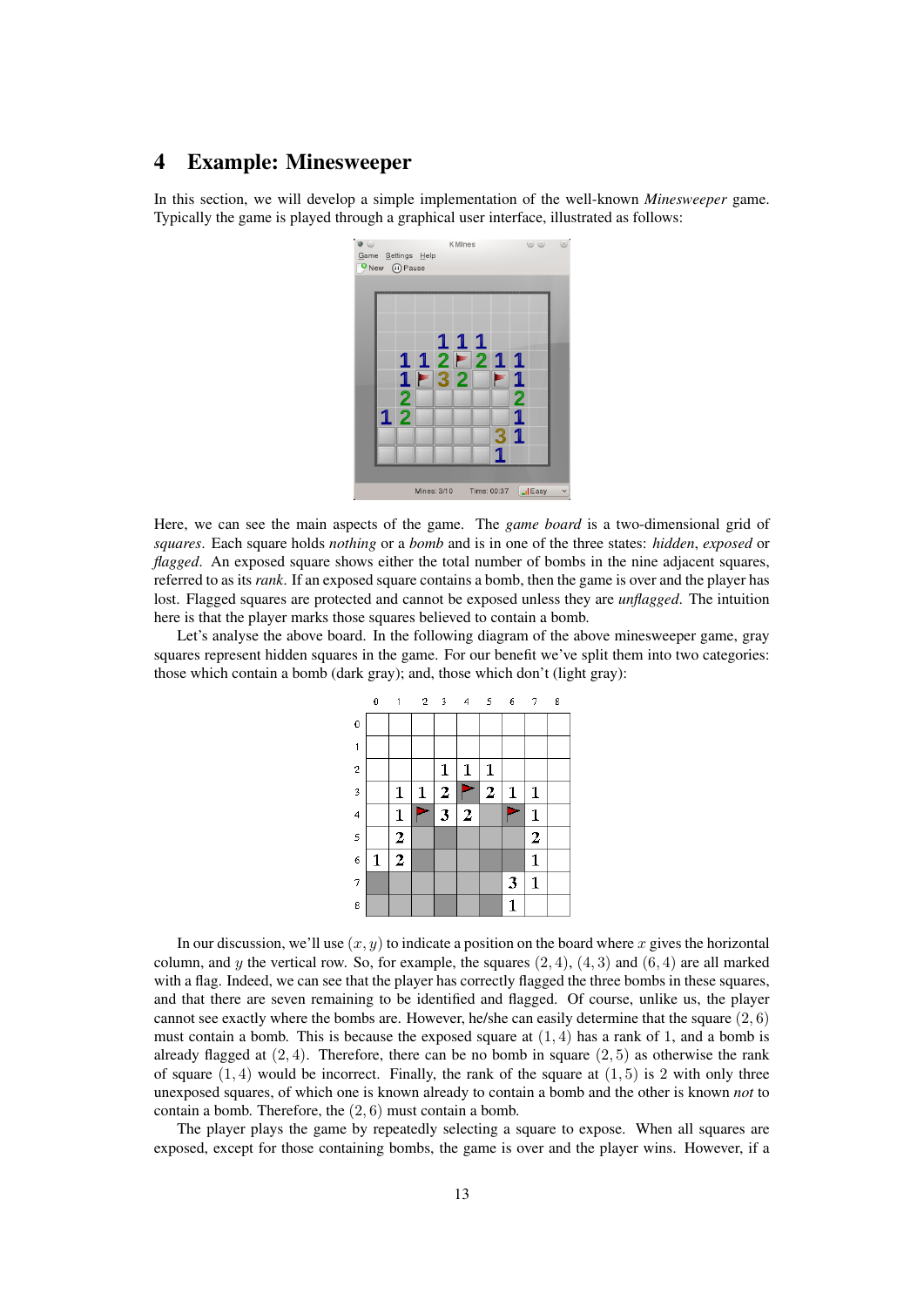square holding a bomb is exposed, then the game is over and the player loses. A *blank* square is one with no adjacent bombs. When a blank square is exposed, every adjacent blank square is recursively exposed.

#### <span id="page-13-0"></span>4.1 Squares

We're now going to begin implementing the game of Minesweeper in Whiley. To start with, we'll implement the game board in Whiley and provide functions for manipulating it; then, we'll implement the game-play itself.

The first aspect of the game board we'll implement is the concept of a *square*. There are essentially two broad categories of square in the game: *exposed squares* and *hidden squares*. Therefore, our implementation will reflect this. Exposed squares either have a *rank* or are *blank* (i.e. have a rank of zero). Furthermore, they may or may not hold a bomb. We can implement this in Whiley like so:

```
1 type ExposedSquare is {
     2 int rank, // Number of bombs in adjacent squares
     3 bool holdsBomb // true if the square holds a bomb
4 \mid \}
```
Here, we can see that an integer field called rank is used to store the rank of the square. Likewise, a boolean field called holdsBomb is used to indicate whether or not the square holds a bomb. To simplify creating values of type ExposedSquare, it is common to additionally provide one or more *constructors*. These are functions of the same name which create values of the given type. Here is our ExposedSquare constructor:

```
1 // ExposedSquare constructor
2 function ExposedSquare(int rank, bool bomb) -> ExposedSquare:
    3 return { rank: rank, holdsBomb: bomb }
```
Hidden squares may or may not hold a bomb, and may or may not have been flagged. We can implement this in Whiley as follows:

```
1 type HiddenSquare is {
     2 bool holdsBomb, // true if the square holds a bomb
     3 bool flagged // true if the square is flagged
4 \mid \}
```
As before, a boolean field called holdsBomb is used to signal whether or not the square holds a bomb. Likewise, a boolean field called flagged signals whether or not the square is flagged. Again, we define a constructor as follows:

```
1 // HiddenSquare constructor
2 function HiddenSquare(bool bomb, bool flag) -> HiddenSquare:
    3 return { holdsBomb: bomb, flagged: flag }
```
We can now define the concept of a square in our Whiley implementation by combining the notions of exposed and hidden squares together as follows:

<sup>1</sup> **type** Square **is** ExposedSquare | HiddenSquare

Here, the type Square is a union of the types ExposedSquare and HiddenSquare. In otherwords, it is either an ExposedSquare or a HiddenSquare. Notice that we don't provide a constructor for Square. This is because a Square is an abstract concept formed from the composition of two existing types with their own constructors.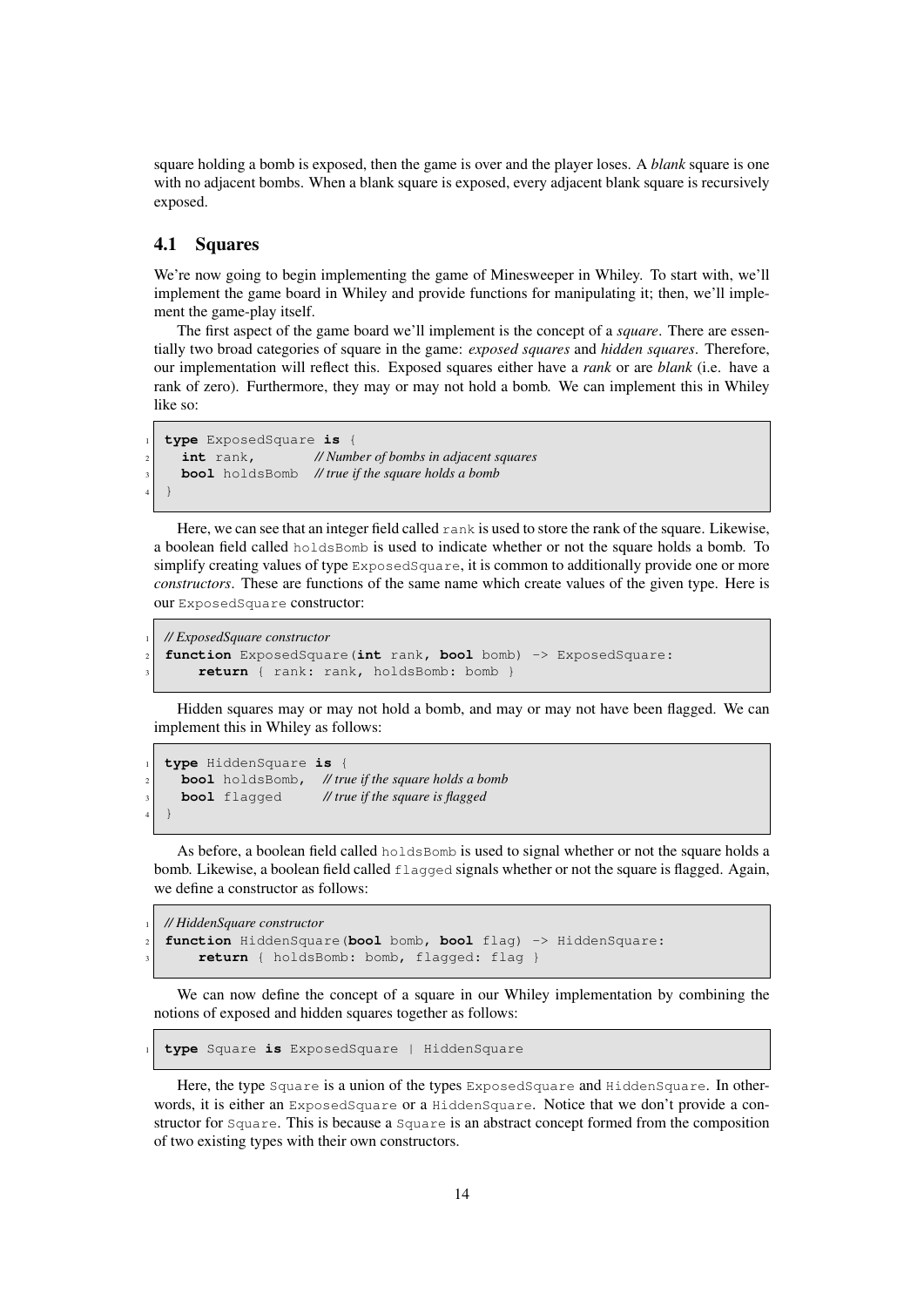#### <span id="page-14-0"></span>4.2 Board

Using our above Square data type, we can now define the game board in our Whiley implementation as follows:

```
1 type Board is {
      2 Square[] squares, // Array of squares making up the board
      3 int width, // Width of the game board (in squares)
      4 int height // Height of the game board (in squares)
5 \mid \}
```
The main component of Board is the squares array. Although this is a one-dimensional array, we'll see shortly that it is treated in a two dimensional way. The remaining fields record the width and height of the board, which is needed in order to safely manipulate the board. To accompany this data type, we define a simple constructor as follows:

```
1 // Create a board of given dimensions which contains no bombs, and
  2 // where all squares are hidden.
  3 function Board(int width, int height) -> Board:
       Square[] squares = [HiddenSquare(false,false); width \star height]
       5 //
       6 return {
            squares: squares,
            width: width,
            height: height
10 }
```
This constructor creates a Board of given width and height containing only hidden squares and no bombs. Later, we will return to consider how to randomly place bombs on the board.

We'll now provide some simple helper functions for updating the board. First, we provide a function to read the Square at a given position on a Board:

```
1 function getSquare(Board b, int col, int row) -> Square:
    2 int rowOffset = b.width * row // calculate start of row
    3 return b.squares[rowOffset + col]
```
This function performs a simple calculation to determine the start of the row in the Board. squares array. To understand this calculation, we need to view the board in a 1-Dimensional manner, as follows:



Here, we can see how each row is laid out in the 1-Dimensional Board.squares array. To calculate the start of a given row, we multiply the row number by the width of the board. Then, to calculate a given column within that row, we simply add the column number. For example, the position (3, 2) represents column 3, row 2; therefore, the position in the example board above would be:  $(2 * 9) + 3 = 21$ .

The corresponding function to  $q \notin \text{Square}(x)$  provides a way to change the square at a given position on the board:

```
1 // Set the square on a given board at a given position
2 function setSquare(Board b, int col, int row, Square sq) -> Board:
```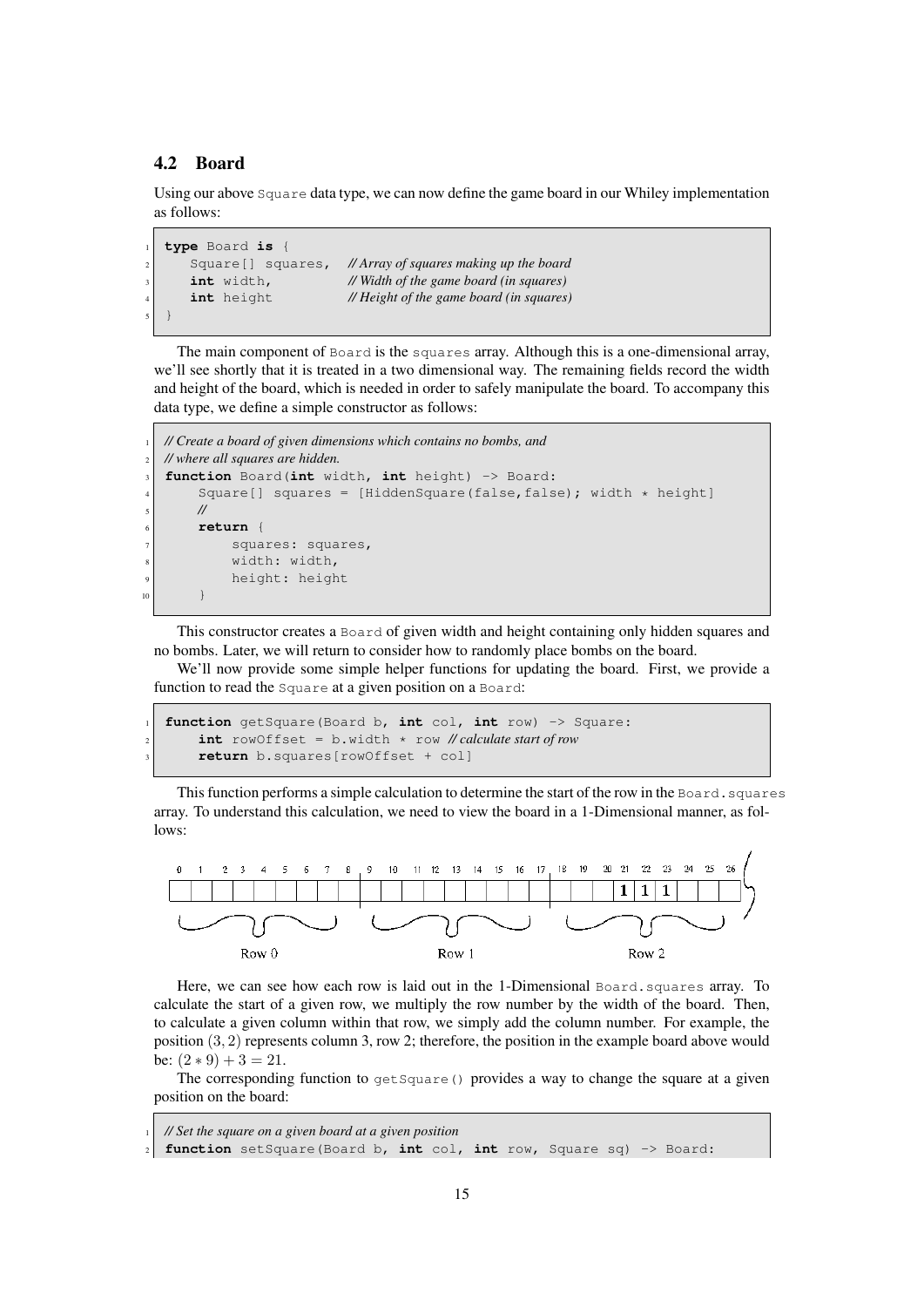```
3 int rowOffset = b.width * row // calculate start of row
4 b.squares[rowOffset + col] = sq
5 return b
```
Here, the same calculation is performed as before to determine the actual position within the Board.squares array. This time, the Board.squares array is updated with the new Square, and we must return the updated board for this to be visible (i.e. since arrays are passed-by-value). Notice also that we are not attempting to control how the Board. squares array may be updated. That is, any Square can be passed into this function, even if it doesn't make sense in the wider context of the game. This is because these simple functions provide a general-purpose mechanism for manipulating a Board.

#### <span id="page-15-0"></span>4.3 Game Play

Having defined the data types for the Minesweeper game, we can use these to implement the actions of the game. In particular, the user can *flag squares* and *expose squares*. We also need to know when it is *game over* and the player has either *won* or *lost*. The easiest of these is that for flagging squares:

```
1 // Flag (or unflag) a given square on the board. If this operation is not permitted, then do nothing
   2 // and return the board; otherwise, update the board accordingly.
   3 function flagSquare(Board b, int col, int row) -> Board:
       Square sq = getSquare(b, col, row)5 // check whether permitted to flag
       if sq is HiddenSquare:
          7 // yes, is permitted so reverse flag status and update board
           8 sq.flagged = !sq.flagged
           b = setSquare(b, col, row, sq)10 //
11 return b
```
This function checks whether the square on the board is hidden or not. If so, the flagged status of that square is flipped (i.e. if it was not flagged then it is now, etc). As before, we must return the updated board in order for any change to be visible.

The next function we'll implement is that for exposing a square. This requires that the square to be exposed is not already exposed. Furthermore, in the case of a blank square, then the expose method is recursively applied to blank squares. An important sub-computation to this process is that of determining the rank of a given square. That is the number of bombs contained in adjacent squares. Here is our implementation of this sub-function:

```
1 function determineRank(Board b, int col, int row) -> int:
       int rank = 03 // Calculate the rank
       int r = math.max(0, row-1)while r != math.min(b.height, row+2):
            \text{int } c = \text{math.max}(0, \text{col-1})while c != math.min(b<u>.wikipedia.com+2):</u>
                Square sq = qetSquare(b,c,r)
                if sq.holdsBomb:
\begin{array}{rcl} \text{10} \end{array} rank = rank + 1
11 c = c + 1
r = r + 1\frac{13}{} //
14 return rank
```
This function iterates through the nine squares which directly surround that specified by  $\infty 1$  and row, whilst excluding those which are off the board. The functions  $Math.min()$  and  $Math.max()$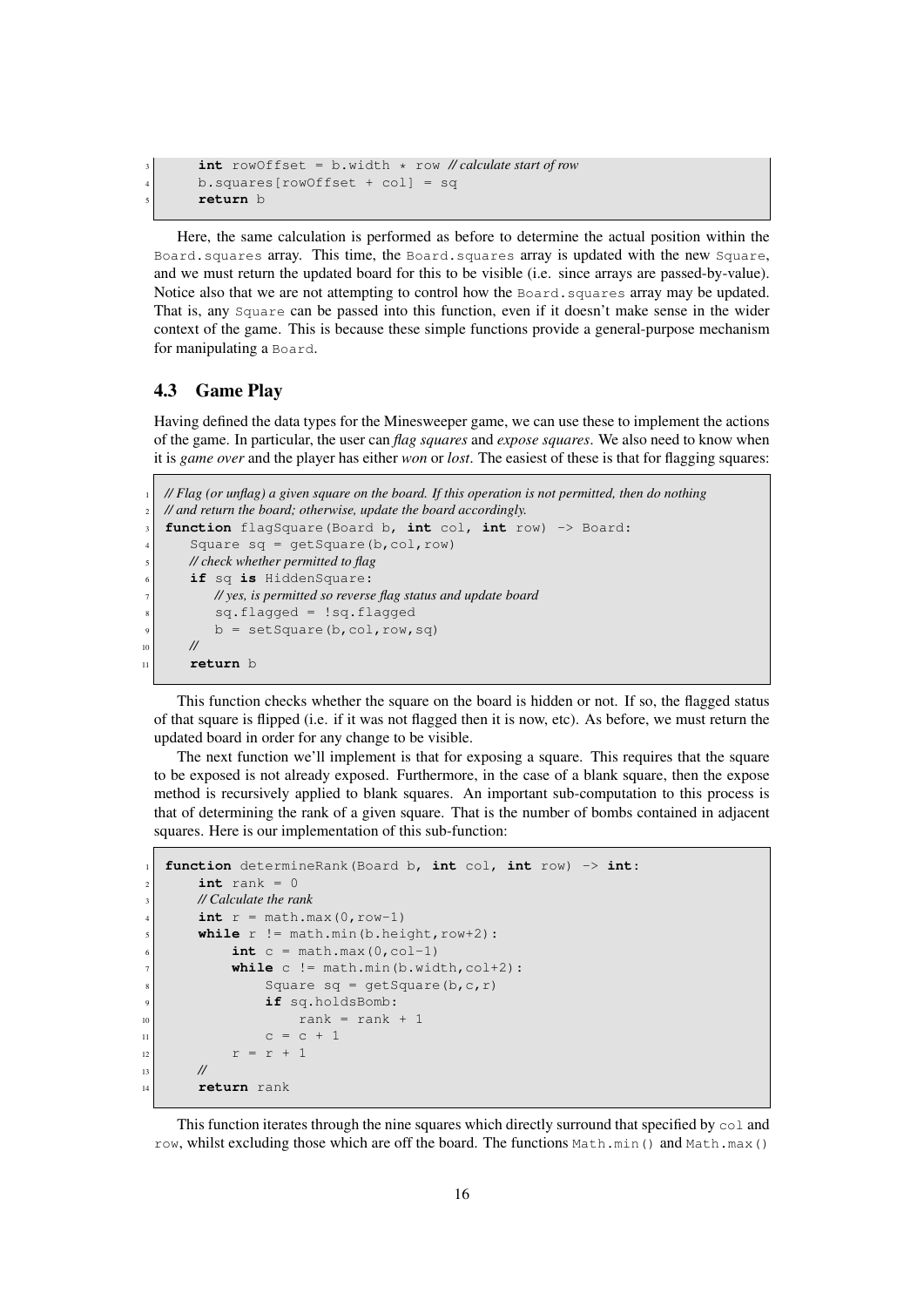are imported from the standard library and determine the maximum (resp. minimum) of their arguments. Also, note that we can access the field holdsBomb without determining whether  $sq$  is hidden or not. This is because holdsBomb is contained in both ExposedSquare and HiddenSquare and, hence, is guaranteed to be present for any Square.

Using the determineRank() function above, we can now specify the following function for exposing a given square on the board:

```
1 // Attempt to recursively expose blank hidden square, starting from a given position.
   2 function exposeSquare(Board b, int col, int row) -> Board:
       3 // Check whether is blank hidden square
       Square sq = getSquare(b, col, row)int rank = determineRank(b,col,row)
       if sq is HiddenSquare:
           7 // yes, so expose square
           8 sq = ExposedSquare(rank,sq.holdsBomb)
           b = setSquare(b, col, row, sq)10 if rank == 0:
11 // now expose neighbours
12 return exposeNeighbours(b,col,row)
\frac{13}{} //
14 return b
15
16 // Recursively expose all valid neighbouring squares on the board
17 function exposeNeighbours(Board b, int col, int row) -> Board:
\int int r = \text{math}.max(0, row-1)
\text{while } r := \text{math.min(b.height, row+2)}:
20 int c = \text{math.max}(0, \text{col-1})_{21} while c != math.min(b.width,col+2):
22 b = exposeSquare(b, c, r)
c = c + 1r = r + 1\frac{25}{7} //
26 return b
```
This function does one of two things depending on the square being exposed. First, the square is exposed by by creating an  $ExposedSquare$  and updating the board. Then, if that square is blank (i.e. has a rank of zero), then it and its neighbours are recursively exposed by calling exposeSquare() again:

```
1 // Recursively expose all valid neighbouring squares on the board
2 function exposeNeighbours(Board b, int col, int row) -> Board:
    int r = math.max(0, row-1)while r != math.min(b.height, row+2):
```
The final function we need for our implementation of minesweeper is that for determining when the game is actually over and, furthermore, whether the player has won or not. This examines the board to see whether there are any exposed squares which contain a bomb (in which case, the game is over and the player lost). Furthermore, it checks whether or not every hidden square contains a bomb (in which case, the game is over and the player won). This function is implemented as follows:

```
1 function isGameOver(Board b) -> (bool gameOver, bool playerWon):
    bool isOver = true
    bool hasWon = true
    int i = 0while i < |b.squares|:
        Square sq = b.squares[i]
        7 if sq is HiddenSquare && !sq.holdsBomb:
```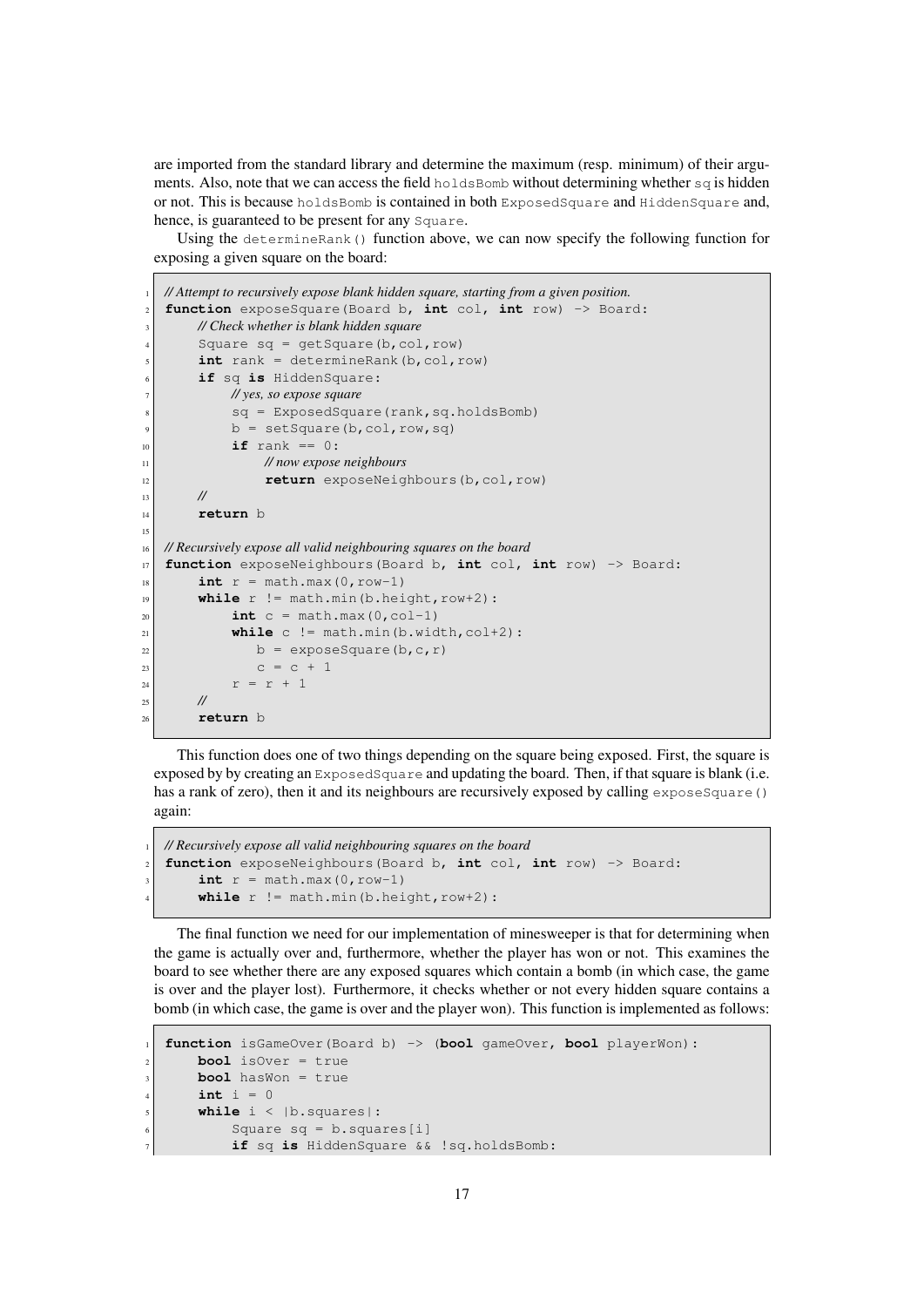```
8 // Hidden square which doesn't hold a bomb so game may not be over
9 isOver = false
10 else if sq is ExposedSquare && sq.holdsBomb:
11 // Exposed square which holds a bomb so game definitely over
12 is Over = true
13 hasWon = false
14 break
15 i = i + 1
16 //
17 return isOver, hasWon
```
This function iterates through every square on the board, and checks for two cases: firstly, whether a hidden square exists which does not contain a bomb; secondly, whether there is an exposed bomb. Note that, if an exposed bomb is found the loop exits immediately; however, if a hidden square is found which doesn't hold a bomb we must continue to examine the remaining squares to see whether an exposed bomb exists or not.

#### <span id="page-17-0"></span>4.4 Simple Text Interface

At this point, we can now put the game together and do some preliminary testing to check everything is working as expected. To do this, we can run the code through some simple scenarios from the console. Later, we can extend it with a Graphical User Interface for our game using the Java Swing library.

The first and most important aspect of our simple text interface is a method for drawing the board onto the screen. The following method does this using the print method from the std.io module:

```
method printBoard(Board board):
       int row = 0while row != board.height:
           printRow(row, board)
           row = row + 16 //
7
8 method printRow(int row, Board board):
9 // Print Side Wall
_{10} io.print("/")
\text{int} \text{col} = 012 while col != board.width:
13 printSquare(getSquare(board,col,row))
\begin{array}{ccc} \text{14} & \text{col} = \text{col} + 1 \end{array}15 // Print Side Wall
_{16} io.println("/")
17
18 method printSquare(Square sq):
19 if sq is HiddenSquare:
20 if sq.flagged:
_{21} io.print("P")
22 else:
\log io.print(''X")
24 else if sq.holdsBomb:
_{25} io.print("\star")
26 else if sq.rank == 0:
\begin{array}{c} 27 \\ 27 \end{array} io.print (\begin{array}{c} n \end{array}")
28 else:
29 io.print(sq.rank)
```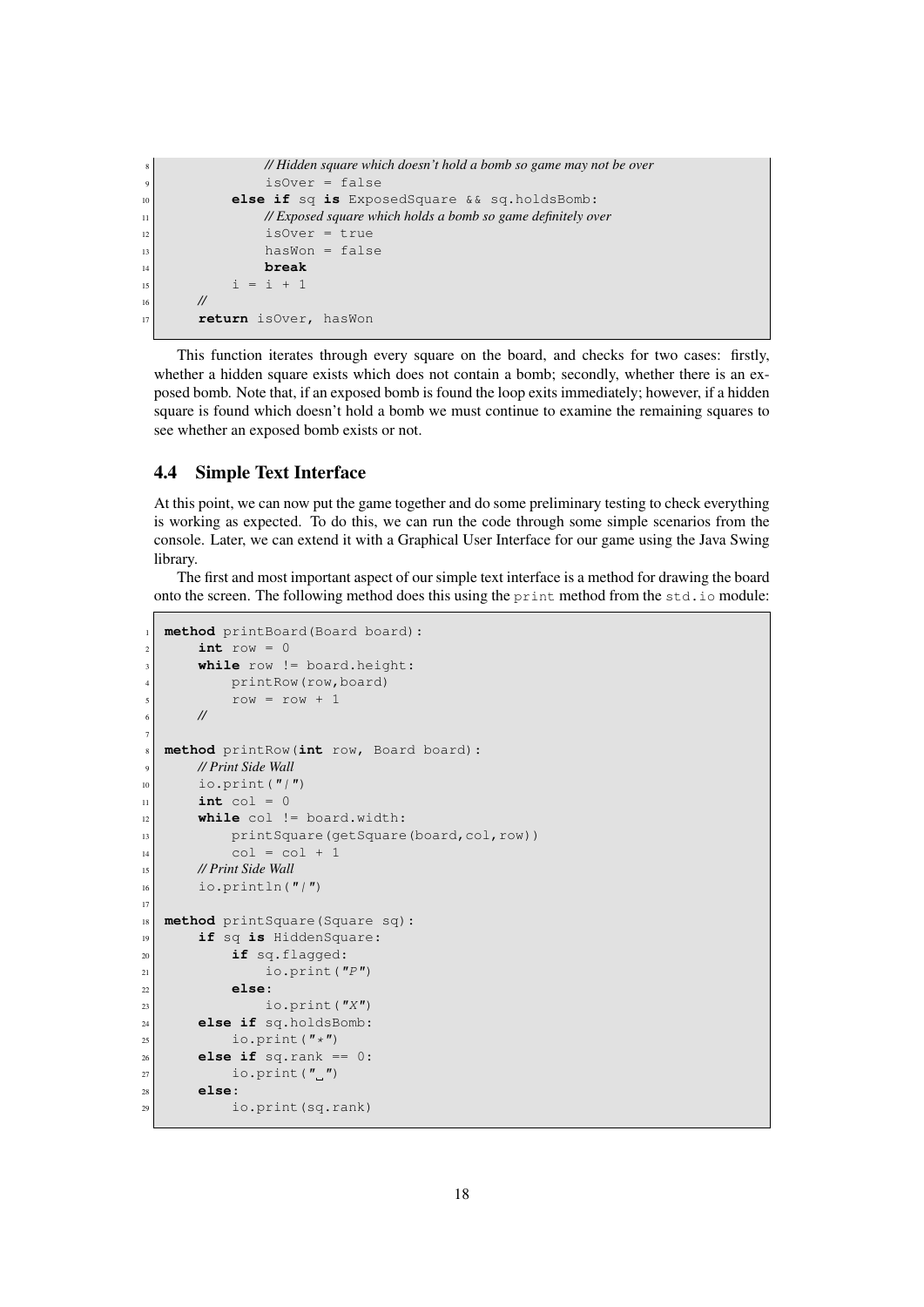This method prints the board using a single character to represent each square, where 'X' represents hidden squares, numbers represent exposed squares with a given rank and space represents an exposed blank square. For example, here is a simple board drawn in this way:

```
1112 | X1 111
  3 |1212X1 111|
  4 | 1X211 1XX|
  5 | 111 2XX|
```
3

Here we can see, for example, that there must be a bomb at square  $(0, 1)$ . Using this textual representation of a board, we can begin to see the game working. To do this, we'll provide a mechanical notion of a player's move (rather than, say, allowing the player to actually select his/her move). This is done with the following type:

```
1 // expose signals the player exposes a square (true) or flags it (false)
2 type Move is { bool expose, int col, int row }
4 constant MOVES is [
     5 {expose: true, col: 0, row: 0}, // First move, expose square 0,0
     6 {expose: false, col: 0, row: 1}, // Second move, flag square 0,1
     7 {expose: true, col: 2, row: 0} // Third move, expose square 2,0
\overline{\phantom{a}}
```
This defines a sequence of moves where the player exposes the square at  $(0, 0)$ , then flags the square at  $(0, 1)$  and, finally, exposes the square at  $(2, 0)$ . To execute our sequence of moves on a minesweeper Board we need to construct an outer method which first initialises a new Board, then reads each Move in sequence from MOVES and apply's the appropriate function (i.e. exposeSquare() or  $flagSquare()$  to the Board. The following illustrates the first part of a method for doing exactly this:

```
function constructExampleBoard() -> (Board r):
    Board board = Board(10, 5)3 // Place bombs on the board
    board = setSquare(board, 0, 1, HiddenSquare(true, false))
    board = setSquare(board, 2, 3, HiddenSquare(true, false))
    board = setSquare(board, 3, 3, HiddenSquare(true, false))
    7 //
    8 return board
```
This method creates a new Board and places three bombs on to it. The main() method then iterates through each Move, applies it to the Board and prints out the updated board at each step:

```
method applyMove(Board board, Move m) -> (Board r):
      if m.expose:
          io.println("Player exposes square")
          return exposeSquare(board,m.col,m.row)
      5 else:
          io.println("Player_flags_square")
          7 return flagSquare(board,m.col,m.row)
8
9 method main(ascii.string[] args):
10 //
|11| Board board = constructExampleBoard()
|12| int i = 013 //
14 while i < | MOVES | :
```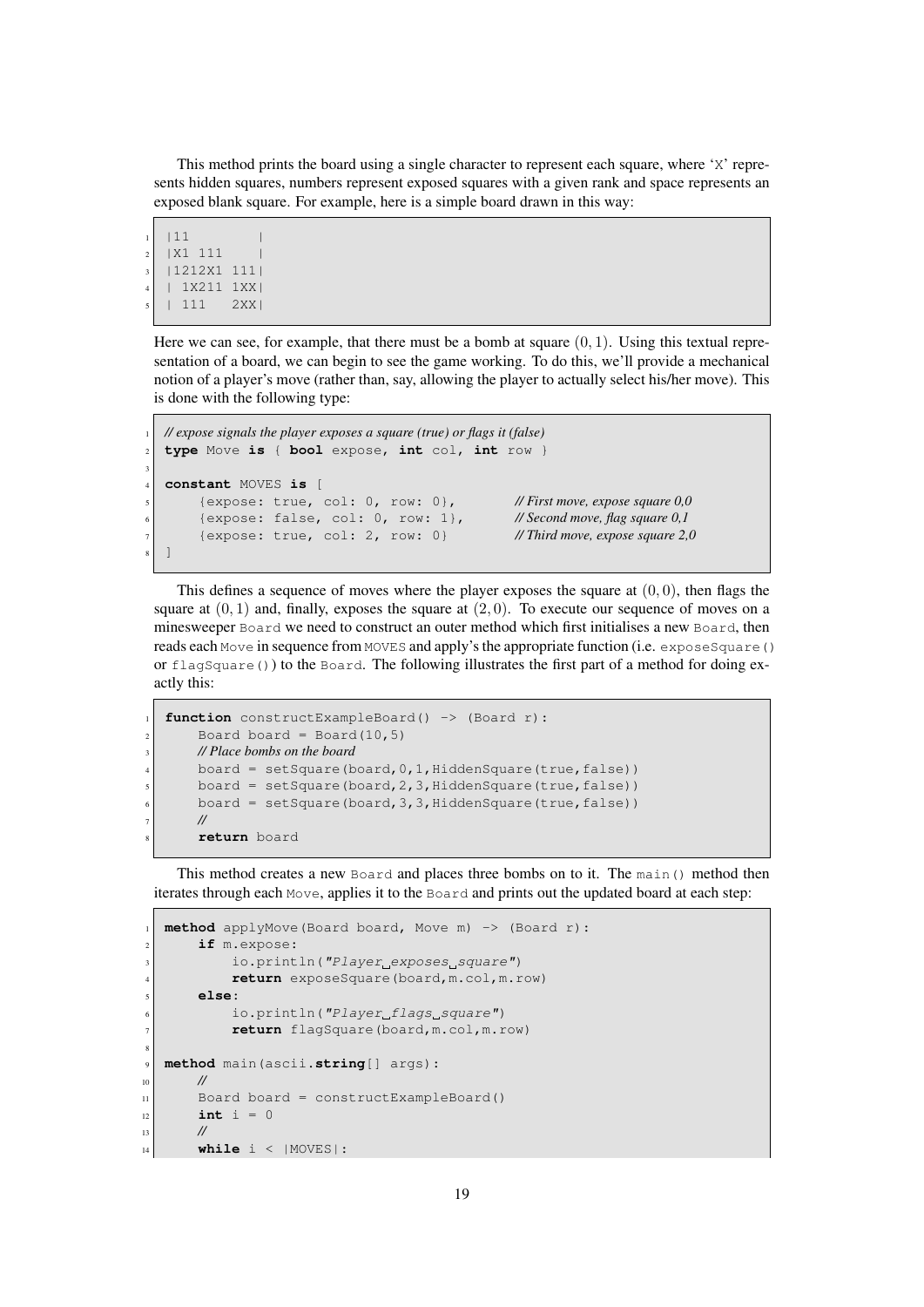$_{15}$  board = applyMove(board, MOVES[i]) 16 **printBoard**(board)  $17$  i = i + 1

We can now run this little program to check that our minesweeper program appears to be working correctly. The output from doing so should look like this:

```
Player exposes square
2 | 1XXXXXXXXX
3 | XXXXXXXXXXI
   4 |XXXXXXXXXX|
   5 |XXXXXXXXXX|
6 |XXXXXXXXXX|
7 Player flags square
|11XXXXXXXXXXX
9 | PXXXXXXXXXI
10 | XXXXXXXXXX |
11 | XXXXXXXXXX |
|12| | XXXXXXXXXX |
13 Player exposes square
14 | 11
15 |P1 111 |
16 | X223X1
17 | XXXXX311
18 | XXXXXXX1 |
```
From this, it certainly seems that the program is working correctly. Note, however, that this is only one test and not enough to be completely certain. Furthermore, we would want to extend our loop above to check whether the game is over and the player has won or lost.

#### <span id="page-19-0"></span>4.5 Graphical User Interface

At this point, we're now going to outline how one can go about turning this code into a real game of minesweeper using a Graphical User Interface (GUI). Since, at the time of writing, the Whiley language has no support for graphical interfaces we instead recommend implementing the GUI in Java using Swing, and then connect that to our Whiley minesweeper code. Here is how our final implementation of the minesweeper game using a Java GUI looks:

| 00     | Minewseeper    |                          |
|--------|----------------|--------------------------|
|        |                | 1                        |
|        |                | -1<br>-1<br>$\mathbf{Z}$ |
|        |                | ı                        |
|        | 3              | 1                        |
|        | 3              |                          |
|        | $\overline{2}$ | ı<br>ı<br>ı              |
| ı.     | 1221           | 1                        |
| ı      |                | ı<br>ı<br>٦              |
| ι<br>ι |                |                          |
|        |                |                          |

In order to connect the Java GUI with our Whiley program, we need to use the *Foreign Function Interface* (see Appendix [A](#page-31-0) for more on this). The essential idea is that, by marking our functions with the modifier **export**, they are visible to Java and can be called directly from Java Code. In addition to providing a Graphical User Interface the Java code also provides a mechanism to generate random numbers, allowing us to randomly place bombs on the board.

Finally, complete code for minesweeper game can be downloaded from GitHub here: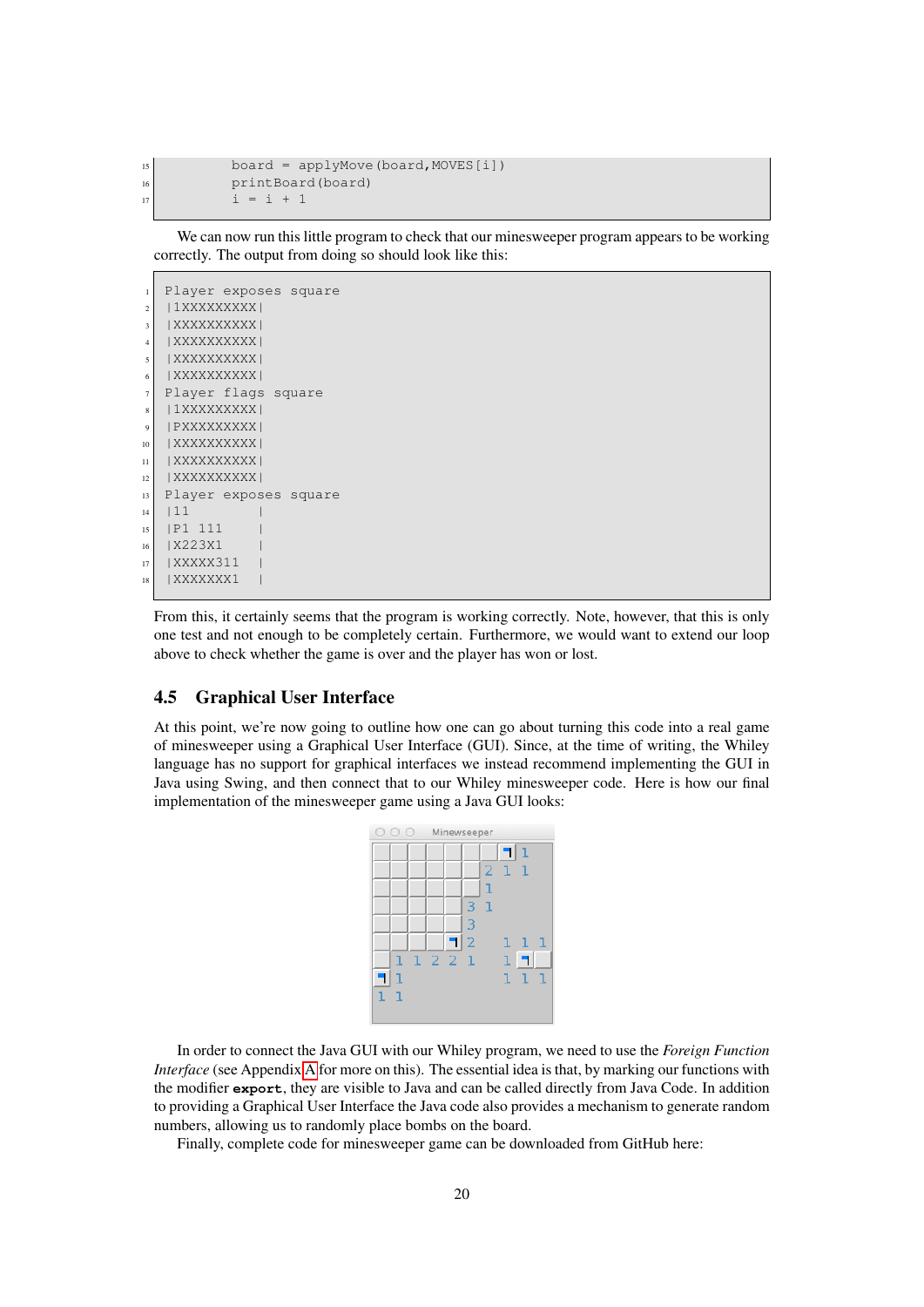[http://github.com/Whiley/WyBench/tree/master/src/107\\_minesweeper](http://github.com/Whiley/WyBench/tree/master/src/107_minesweeper)

This includes both the simple text interface and a Java-based Graphical User Interface. The game is very playable and quite fun!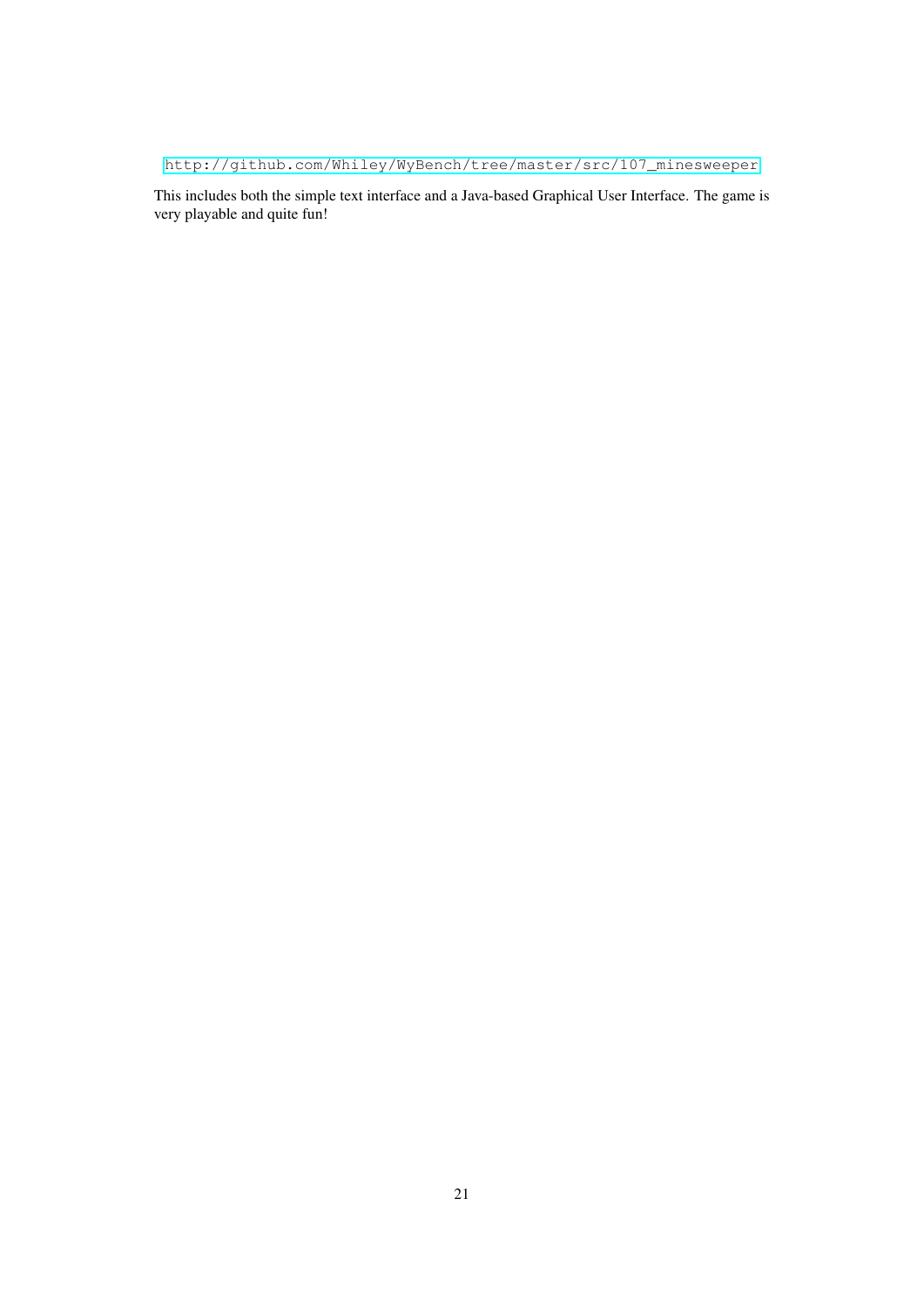# <span id="page-21-0"></span>5 Verification

As discussed in the introduction, an important feature of Whiley is *verification*. That is made up of two aspects: firstly, the ability to write specifications for functions and methods in Whiley; secondly, the ability of the compiler to check the body of a function or method meets its specification.

Unfortunately, specification is not always straightforward and can require considerable attention to detail. Nevertheless, with practice, it can easily fit into the routine of day-to-day development. In this section, we'll explore the basics of verification in Whiley using some small examples. In the following sections, we'll look at larger and more realistic examples.

#### <span id="page-21-1"></span>5.1 Preconditions and Postconditions

A *precondition* is a condition over the parameters of a function that is required to be true when the function is called. The body of the function can then use this to make assumptions about the possible values of the parameters. Likewise, a *postcondition* is a condition over the return values of a function which is required to be true after the function is called. As a very simple example, consider the following function which accepts a positive integer and returns a non-negative integer (i.e. natural number):

```
function decrement (int x) \rightarrow (int y)
2 // Parameter x must be greater than zero
reduires <math>x > 0</math>4 // Return must be greater or equal to zero
5 ensures y >= 0:
      6 //
      return x - 1
```
Here, the **requires** and **ensures** clauses define the function's precondition and postcondition. With verification enabled, the Whiley compiler will verify that the implementation of this function meets its specification. In fact, we can see this for ourselves by manually constructing an appropriate *verification condition* (that is, a logical condition whose truth establishes that the implementation meets its specification). In this case, the appropriate verification condition is  $x > 0 \implies x-1 > = 0$ . Unfortunately, although constructing a verification condition by hand was possible in this case, in general it's difficult if not impossible for more complex functions.

The Whiley compiler reasons about functions by exploring the different control-flow paths through their bodies. Furthermore, as it learns more about the variables used in the function, it automatically takes this into account. For example:

```
function abs(int x) \rightarrow (int y)
2 // Return value cannot be negative
3 ensures y >= 0:
     4 //
     if x \ge 0:
           6 return x
     7 else:
           8 return -x
```
The Whiley compiler verifies that the implementation of this function meets its specification. At this point, it is worth considering in more detail what this really means. Since the Whiley compiler performs verification at *compile-time*, it does not consider specific values when reasoning about a function's implementation. Instead, it considers all possible input values for the function which satisfy its precondition. In other words, when the Whiley compiler verifies a function's implementation meets its specification, this means it does so *for all possible input values*.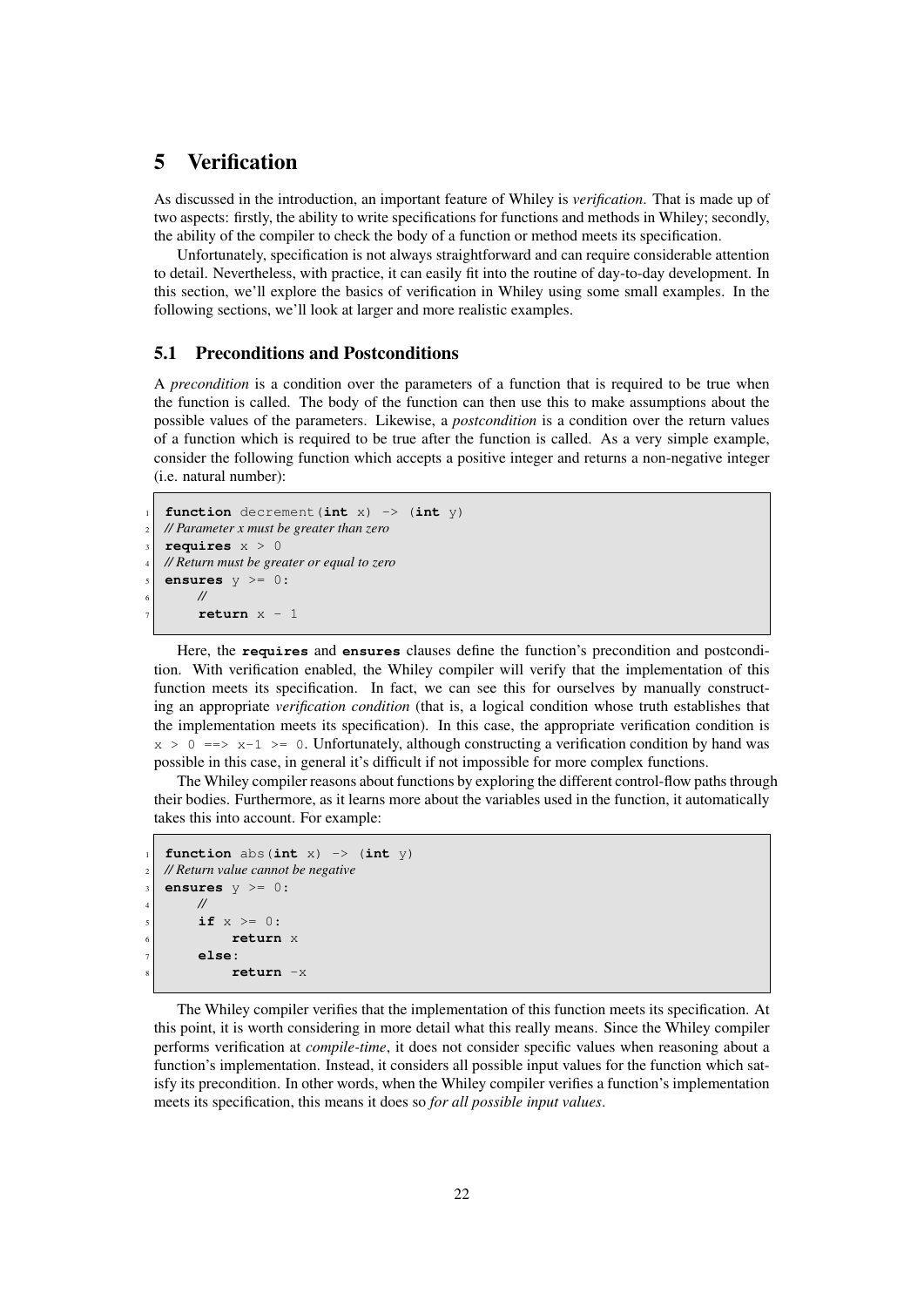#### <span id="page-22-0"></span>5.2 Data Type Invariants

The above illustrates a function specification given through explicit pre- and post-conditions. However, we may also employ *constrained types* to simplify it as follows:

```
1 type nat is (int n) where n >= 0
  type pos is (int p) where p > 03
  function f(pos x) \rightarrow (nat n)5 // Return must differ from parameter
  6 ensures n != x:
       7 //
       8 return x-1
```
Here, the **type** declaration includes a **where** clause constraining the permissible values for the type. Thus, nat defines the type of non-negative integers (i.e. the natural numbers). Likewise, pos gives the type of positive integers and is implicitly a subtype of nat (since the constraint on pos implies that of nat). We consider that good use of constrained types is critical to ensuring that function specifications remain as readable as possible.

The notion of type in Whiley is more fluid than found in typical languages. In particular, if two types  $T_1$  and  $T_2$  have the same *underlying* type, then  $T_1$  is a subtype of  $T_2$  iff the constraint on  $T_1$ implies that of  $T_2$ . Consider the following:

```
type anat is (int x) where x \ge 0\mathbf{1} type bnat is (int x) where 2 \times x \geq x3
    function f(anat x) -> bnat:
        5 return x
```
In this case, we have two alternate (and completely equivalent) definitions for a natural number (we can see that bnat is equivalent to anat by subtracting x from both sides). The Whiley compiler is able to reason that these types are equivalent and statically verifies that this function is correct.

#### <span id="page-22-1"></span>5.3 Quantification

The pre/post-conditions and invariants we have seen above were for constraining primitive types. But, what if we want to say constrain all elements in collection? In that case, we need to use a *quantifier*, as this allows us to iterate all elements in a collection. Suppose we wanted to define the type of all integer arrays whose elements are non-negative. We can do this use the *universal* **all** quantifier in Whiley like so:

```
1 type ArrayOfNats is (int[] items)
2 // every x in items must be greater-or-equal-to zero
where all \{ i \text{ in } 0..|items | items[i] \ge 0 }
```
The invariant given in the **where** clause simply states that every element in the array must greater-or-equal-to zero. The **all** quantifier is normally read as "for all".

Similarly, we could rewrite the above using an *existential* quantifier. Unlike a universal quantifier (which applies to all elements) an existential quantifier applies to just one element. We can rewrite our ArrayOfNats data type using the some quantifier in Whiley, like so:

```
1 type ArrayOfNats is (int[] items)
2 // does not exist an x in items where is less-than zero
  where !some { i in 0..|items| | items[i] < 0 }
```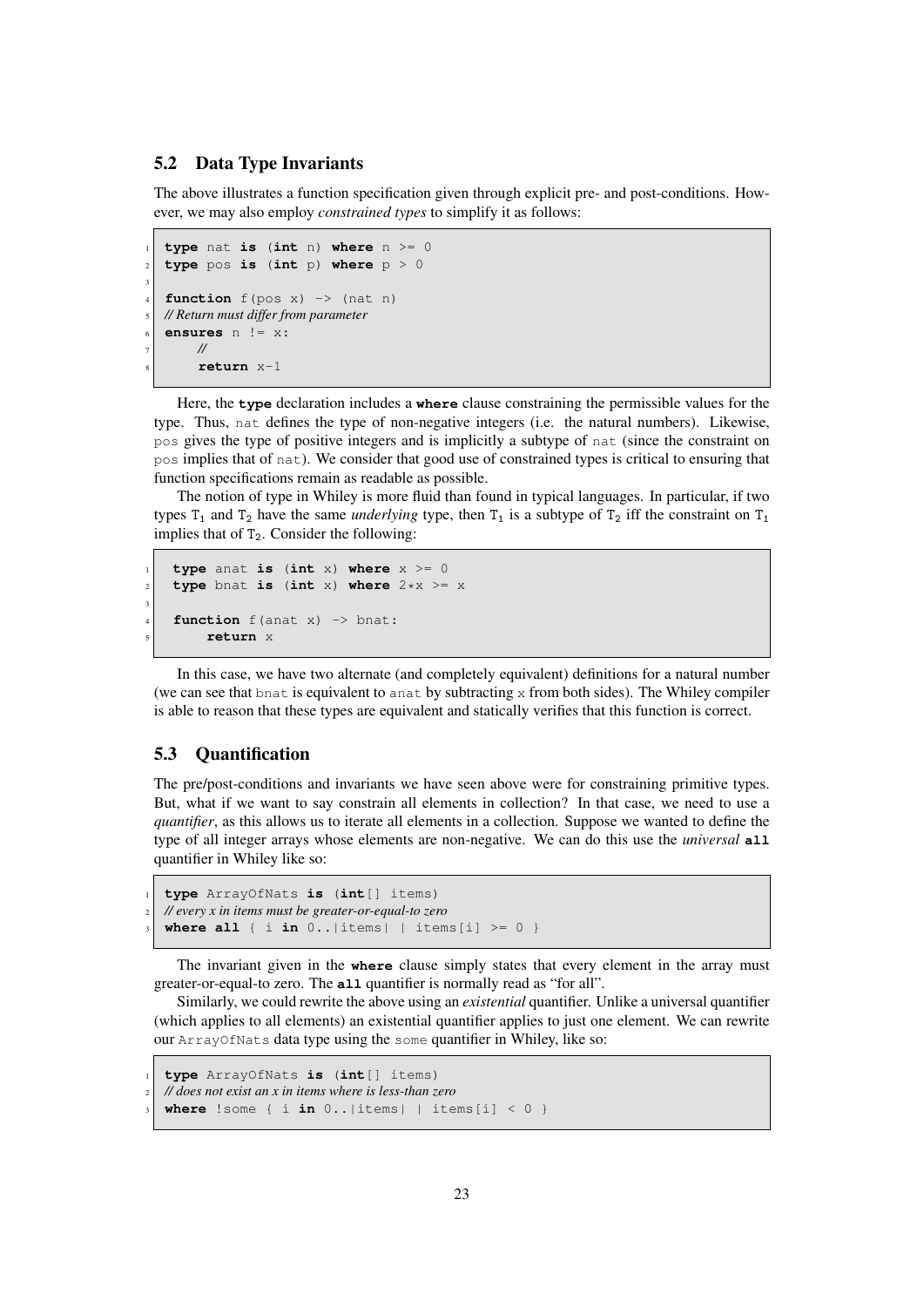The some requires that there is one (or more) elements which meet the criteria, and is normally read as "there exists". Thus, a literal reading of the above invariant would be: *it is not the case that there exists an element in items where* x < 0.

#### <span id="page-23-0"></span>5.4 Loop Invariants

A loop invariant is a property which holds before and after each iteration of the loop. There are three key points about loop invariants:

- 1. The loop invariant must hold on entry to the loop.
- 2. Assuming the loop invariant holds at the start of the loop body (along with the condition), it must hold at the end.
- 3. The loop invariant (along with the negated condition) can be assumed to hold immediately after the loop.

To illustrate these three aspects, we'll use some simple loop examples. For example, consider the following example:

```
function f(int x) \rightarrow (int y)2 // return cannot be negative
ensures y \ge 0:
     4 //
     int i = 06 while i < x where i > 0:
          i = i + 18 //
     9 return i
```
Loop invariants in Whiley are indicated by the **where** clause. Thus, in the above example, the loop invariant is " $i > 0$ ". Compiling the above program with verification enabled will fail with an error. This is because the loop invariant does not hold on entry to the loop (item 1 above).

#### <span id="page-23-1"></span>5.5 Strategies for Loop Invariants

Loop invariants can be tricky to get right, and there are some useful tricks which can simplify things. We'll now consider some examples to illustrate this.

Example 1. Summing over an array of natural numbers is guaranteed to produce a natural number. The following Whiley program illustrates this:

```
type nat is (int x) where x \ge 02
  function sum(nat[] items) -> nat:
      int r = 0int i = 06 //
      while i < | items | where i > = 0 && r > = 0:
           r = r + \text{items}[i]i = i + 110 //
11 return r
```
The Whiley compiler statically verifies that sum() does indeed meet this specification. This is true in Whiley because integer arithmetic is *unbounded* — meaning it does not suffer from overflow as other languages do (e.g. Java). The loop invariant is necessary to help the Whiley compiler verify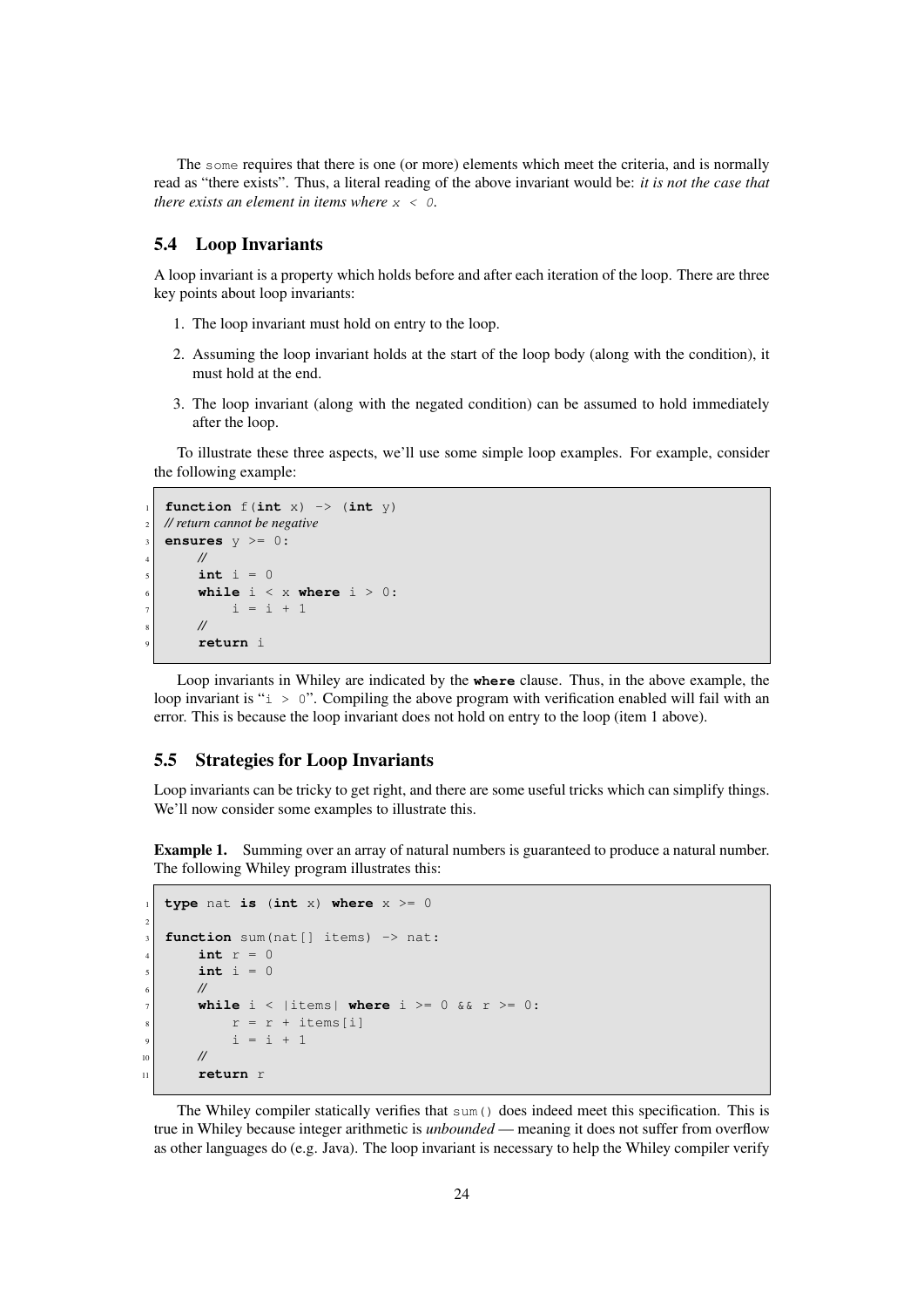this function. However, we can avoid the need for a loop invariant by declaring variables  $\pm$  and  $\pm$ more precisely:

```
function sum(nat[] items) -> nat:
    nat r = 0nat i = 04 //
    while i < |items|:
        6 // ...
```
This time, we have declared the variables  $\pm$  and  $\pm$  as having type nat. The Whiley compiler will now enforce the nat property for  $\pm$  and  $\pm$  at all points in the function, and the loop invariant is no longer required.

Example 2. Generally speaking, the loop condition and invariant are used independently to increase knowledge. However, sometimes they need to be used in concert. Consider the following function for filling all elements of an array from a given position with a given value:

```
1 function fill(int[] items, int start, int value) -> (int[] r)
  2 // Cannot start from negative index!
  requires start >= 0
  4 // Returned array must have same number of elements
  ensures |r| == |items|:
6 //
      int i = startwhile i < |items|:
         items[i] = value10 | i = i + 1
||1|| //
12 return items
```
This example is surprisingly challenging to verify. What we must do is ensure that the verifier knows the size of  $\pm \text{tems}$  is unchanged.  $\frac{1}{100}$  $\frac{1}{100}$  $\frac{1}{100}$  To do this, we introduce a *ghost* variable which holds its original size:

```
\mathbf{1} ...
      int size = |items|3 while i < |items| where |items| == size:
\overline{4} ...
```
The variable size is referred to as a ghost variable because it is not needed for the implementation itself; rather it is needed purely to aid verification.

#### <span id="page-24-0"></span>5.6 Function Invocation

To keep verification tractable, the Whiley compiler verifies each function in a program one at a time, independently of others.<sup>[2](#page-24-2)</sup> Thus, when verifying a given function, it assumes that all other functions correctly meet their specification. Of course, if this is not the case, then this will eventually be discovered as the compiler progresses through the program. For example, consider this program:

```
function f(int x) \rightarrow (int y)2 // Return cannot be negative
ensures y \ge 0:
     4 //
```
<span id="page-24-1"></span><sup>&</sup>lt;sup>1</sup>Whilst it is obvious to us that its size cannot change, this is unfortunately not (yet) obvious to the verifier.

<span id="page-24-2"></span><sup>2</sup>This corresponds to performing an *intra-procedural* analysis, compared with a more involved *inter-procedural* analysis.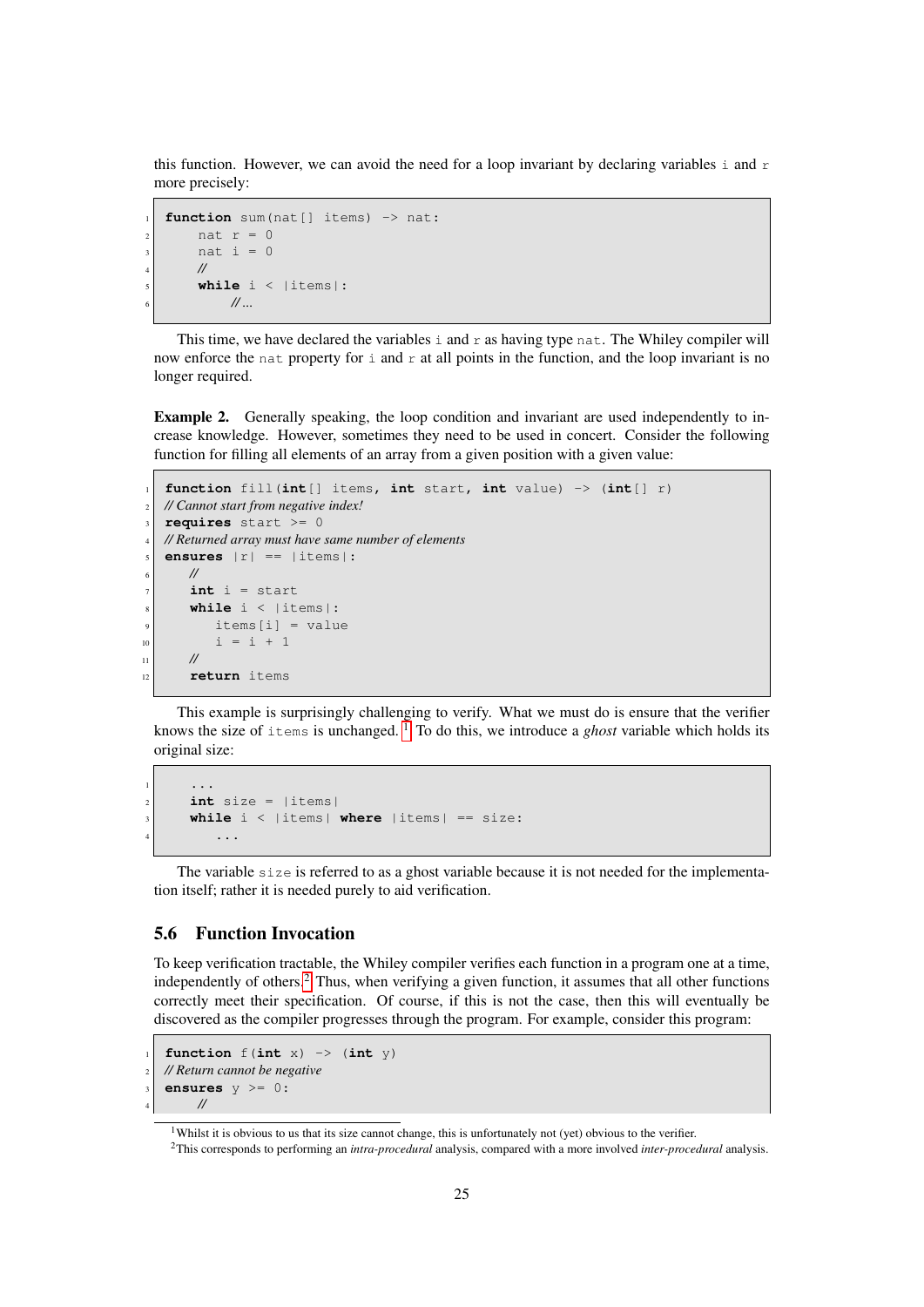```
5 return x
6
   function q() \rightarrow (int y)8 // Return cannot be negative
   9 ensures y >= 0:
10 //
\ln return f(1)
```
This program will not verify because the implementation of  $f(t)$  does not meet its specification. For example,  $f(-1)$  gives  $-1$  but the post-condition for  $f($ ) allows only non-negative integers to be returned. However, the Whiley compiler will verify that the implementation of  $g(t)$  meets its specification as, when doing this, it assumes that  $f(t)$  meets it specification.

#### <span id="page-25-0"></span>5.7 Explicit Assumptions

In many cases it is possible to sufficiently encode a function's meaning within its specification to allow a program to verify. However, occasionally, what we need is to difficult for the Whiley compiler to handle. A good example is the sum () function, which we can try to specify as follows:

```
function sum(int[] xs, int start) \rightarrow (int r)
\vert x \vert requires \vert xs \vert > 0 && start >= 0 && start <= \vert xs \vert3 // Base case: array of size 1
   ensures |xs| == 1 == > r == xs[0]5 // General case: array of size greater than 1
   ensures |xs| > 1 \implies r == xs[0] + sum(xs, start+1):
       7 // ...
```
Here, we have carefully encoded the meaning of sum () within its specification. Unfortunately, at the time of writing, the Whiley compiler cannot reason accurately about this specification, and this makes exploiting known mathematical properties in subsequent specifications impossible. For example, the following illustrates a simple function for reversing a list:

```
1 // Rotate head item to back of array
   2 function reverse(int[] xs) -> (int[] ys)
   3 // Permutation does not change sum
   ensures |xs| > 0 \implies sum(xs, 0) == sum(ys, 0):
       5 //
       int i = 0int[j] zs = xs8 //
       while i < |xs| where i > = 0 && |xs| == |zs|:
10 int j = |xs| - (i+1)\begin{bmatrix} 11 \end{bmatrix} \begin{bmatrix} xS[i] = zS[j] \end{bmatrix}12 return xs
```
Unfortunately, there is no hope to automatically verify the seemingly straightforward property that the sum is preserved by this function. Instead, one can use an assume statement in Whiley to override the verifier. Such a statement provides a way to instruct the verifier to blindly assume something holds. For this example, we have:

```
1 ..
     assume |xs| == 0 | | sum(xs) == sum(zs)3 return xs
```
Placing this before the **return** statement allows the verifier to pass reverse(). Of course, the use of assume statements is potentially unsafe and relies on correct judgement.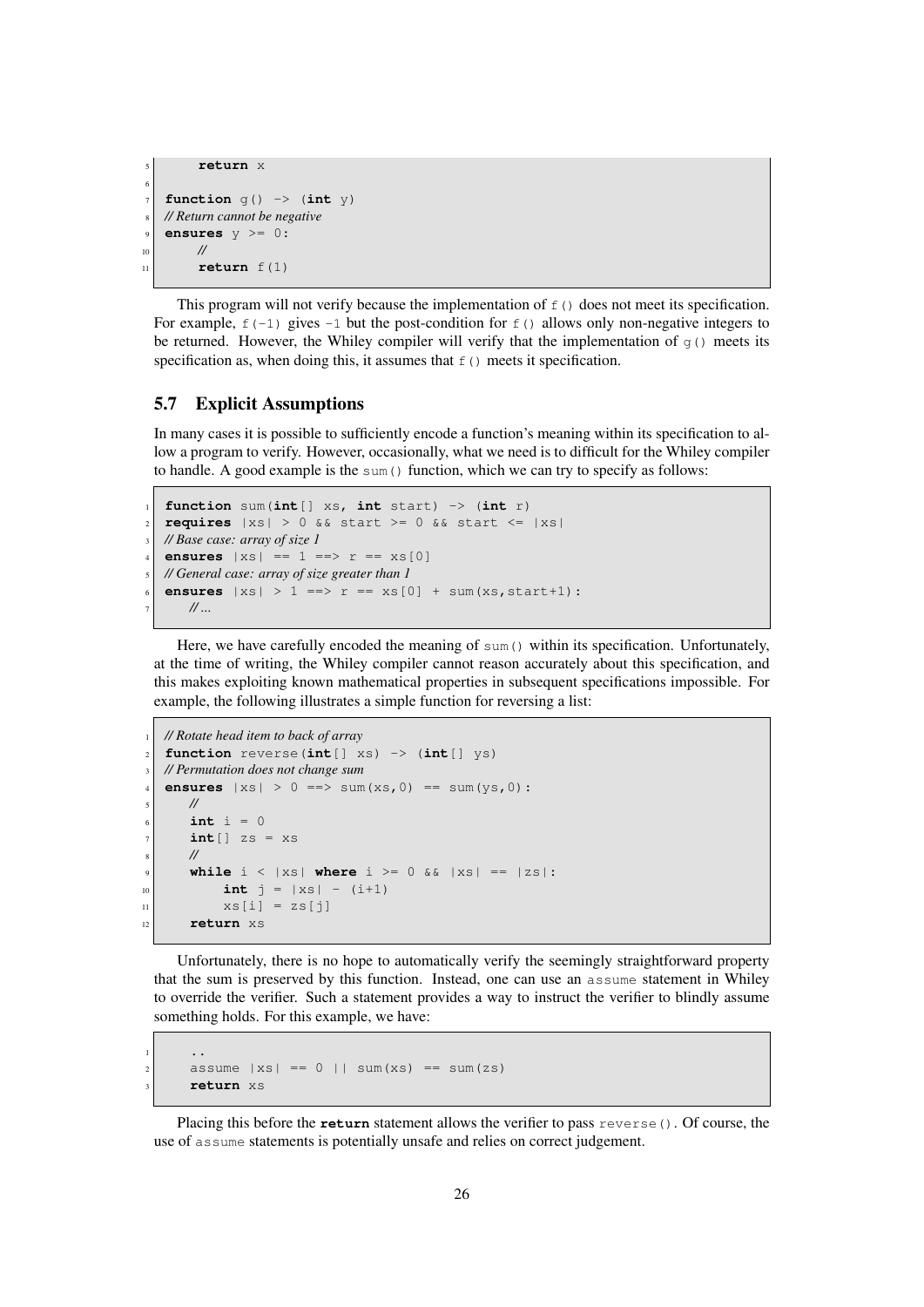# <span id="page-26-0"></span>6 Example: IndexOf Function

To better illustrate verification in Whiley, we'll develop the specification for a slightly more challenging function. This is the  $indexOf()$  function, described as follows:

```
1 // Return the lowest index in the items array which equals the given item.
2 // If no such index exists, returns null.
3 function indexOf(int[] items, int item) -> int|null:
      4 ...
```
This is a common function found in the standard libraries of many programming languages. The body of the function examines each element of the items array and check whether or not it equals item. To start with, we won't worry too much about the body of the index  $Of()$  function. Instead, we'll progressively build up the specification until we are happy with it. Then, we'll give an implementation of the function which meets this specification.

To specify this function, we want to ensure three properties:

- 1. If the return is an integer i, then items  $[i] ==$  item.
- 2. If the return is **null**, there is no index  $\frac{1}{7}$  where items  $\begin{bmatrix} 1 \end{bmatrix}$  == item.
- 3. If the return is an integer i, then there is no index j where  $j \lt i$  and items [j] == item.

These properties determine how a correct implementation of the  $indexOf()$  function should behave. We refer to them as the *specification* of the indexOf() function.

#### <span id="page-26-1"></span>6.1 Specifying Property 1 — Return Valid Index

The first of the above properties is the easiest, so lets start by specifying that in Whiley. At the same time, we'll also give an initial implementation which satisfies this partial specification:

```
1 function indexOf(int[] items, int item) -> (int|null i)
2 // If return value is an int i, then items[i] == item
3 ensures i is int ==> items[i] == item:
     4 //
     if |items| > 0 && items[0] == item:
         6 return 0
     7 else:
         8 return null
```
Here, we can see property (1) above written as an **ensures** clause in Whiley. In particular, the phrase "the return value is an integer" is translated into the condition "i **is int**". Likewise, the implication operator (i.e.  $\equiv$  >) is used to say "If ... then ...". We've also given an initial implementation for the indexOf() function which simply checks whether or not items  $[0] ==$  item. This implementation meets the specification we have so far although, obviously, this is an incomplete implementation of the indexOf function!

#### <span id="page-26-2"></span>6.2 Specifying Property 2 — Return Null if No Match

Property (2) from our list above is more difficult to specify, because it requires *quantification*. There are several quantifiers available in Whiley, including: **all**, which allows us to say "for all elements in an array something is true"; and **no**, which allows us to say "there is no element in the array where something is true".

In Whiley, we can express property (2) from above in several different ways. The most direct translation would be: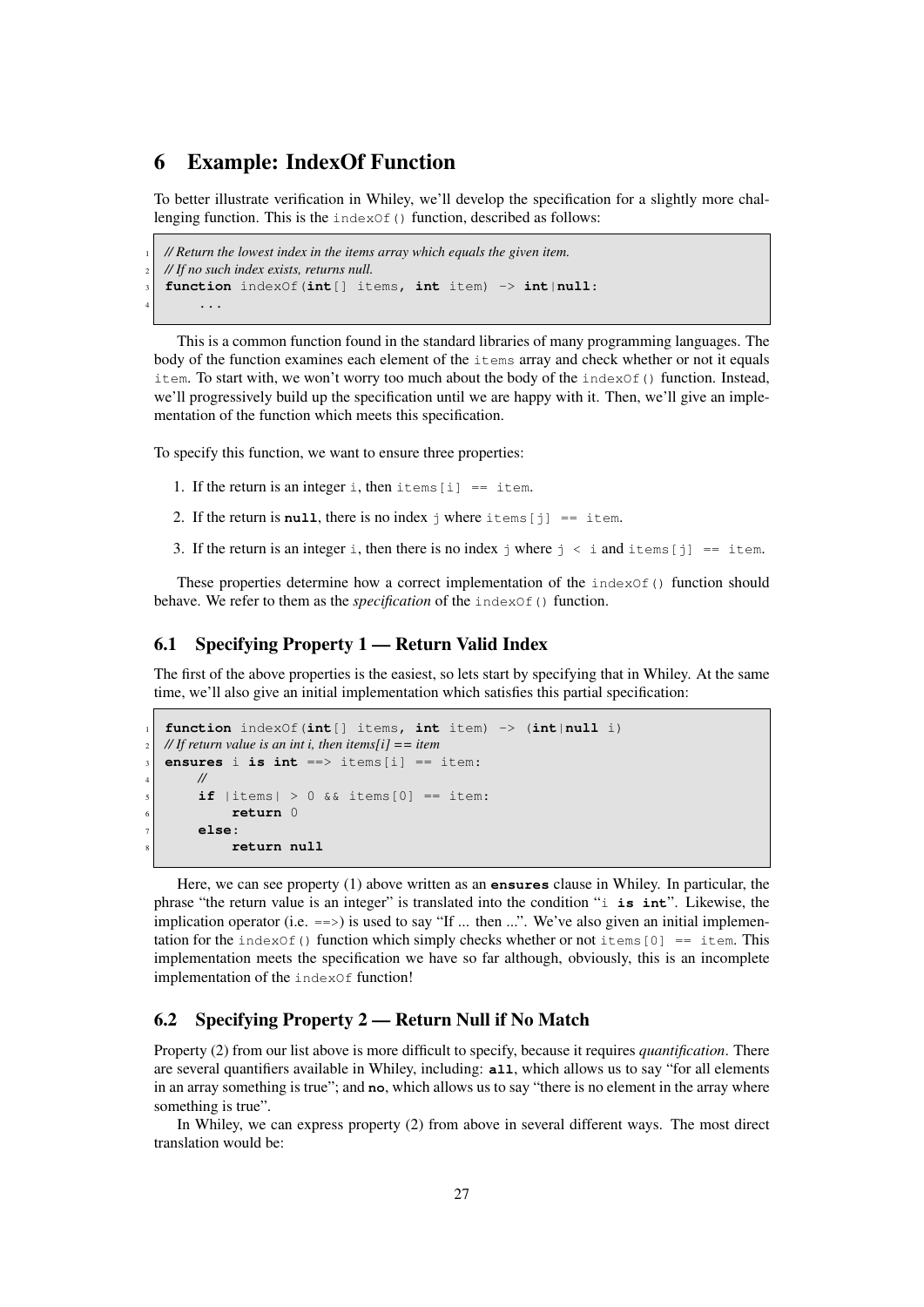```
\frac{1}{1} ...
2 // If return is null, then for all j we have items[j] != item
  ensures i is null ==> all { jn 0..|items| | items[j] != item }:
4 ...
```
Here, the expression  $|i$ tems $|$  gives the length of the items array, whilst the range expression 0... | items | returns an array of consecutive integers from 0 up to, but not including, | items |.

#### <span id="page-27-0"></span>6.3 Specifying Property 3 — Return Least Index

Property (3) from our array above is similar to property (2), except that we not considering all elements of items:

```
\frac{1}{1} ...
2 // If return is an int i, then no index j where j < i and items[j] == item
  ensures i is int ==> all { jn 0 .. i | items[j] != item }:
```
#### <span id="page-27-1"></span>6.4 Working Implementation

At this point, we can now give the complete specification for the  $indexOf()$  function, along with an initial implementation:

```
1 function indexOf(int[] items, int item) -> (int|null r)
  // If return is an int r, then items[r] == item
   ensures r is int ==> items[r] == item
  4 // If return is null, then no element in items matches item
   ensures r is null ==> \text{all} { \text{j} in 0..|items| | items[\text{j}] != item }
  6 // If return is an int i, then no index j where j < i and items[j] == item
   ensures r is int ==> all { \dot{\text{j}} in 0 .. r | items[\dot{\text{j}}] != item }:
        8 //
        int i = 010 while i < |items|:
\text{if} items[i] == item:
12 return i
13 i = i + 1
\frac{14}{14} //
15 return null
```
The implementation of  $indexOf()$  given above meets the function's specification. Unfortunately, whilst this is true, the Whiley compiler needs help to determine this. Figure [2](#page-28-0) illustrates what happens when we compile the above code with verification enabled.

#### <span id="page-27-2"></span>6.5 Verified Implementation

Although our implementation of  $indexOf()$  given above is correct, it currently does not verify. Although this distinction may seem unimportant, it goes to the heart of what verification is about. That is, we know the implementation of indexOf() is correct because we, *as humans*, have looked at it and believe it is. Whilst may be a reasonable approach for small examples, it certainly is not for larger and more complex programs. Humans are fallible and we can easily believe something is true when it is not. Therefore, we want a mechanical system which can examine a program and report "*Yes, I agree that this is correct*". Whiley provides such a system when verification is enabled.

Unfortunately, Whiley is not as smart as a human and often there will be things we know that it does not. In such cases, we need to help Whiley by adding hints into our programs. In this case, we need to add some loop invariants (recall [§5.4\)](#page-23-0) to help Whiley verify our implementation of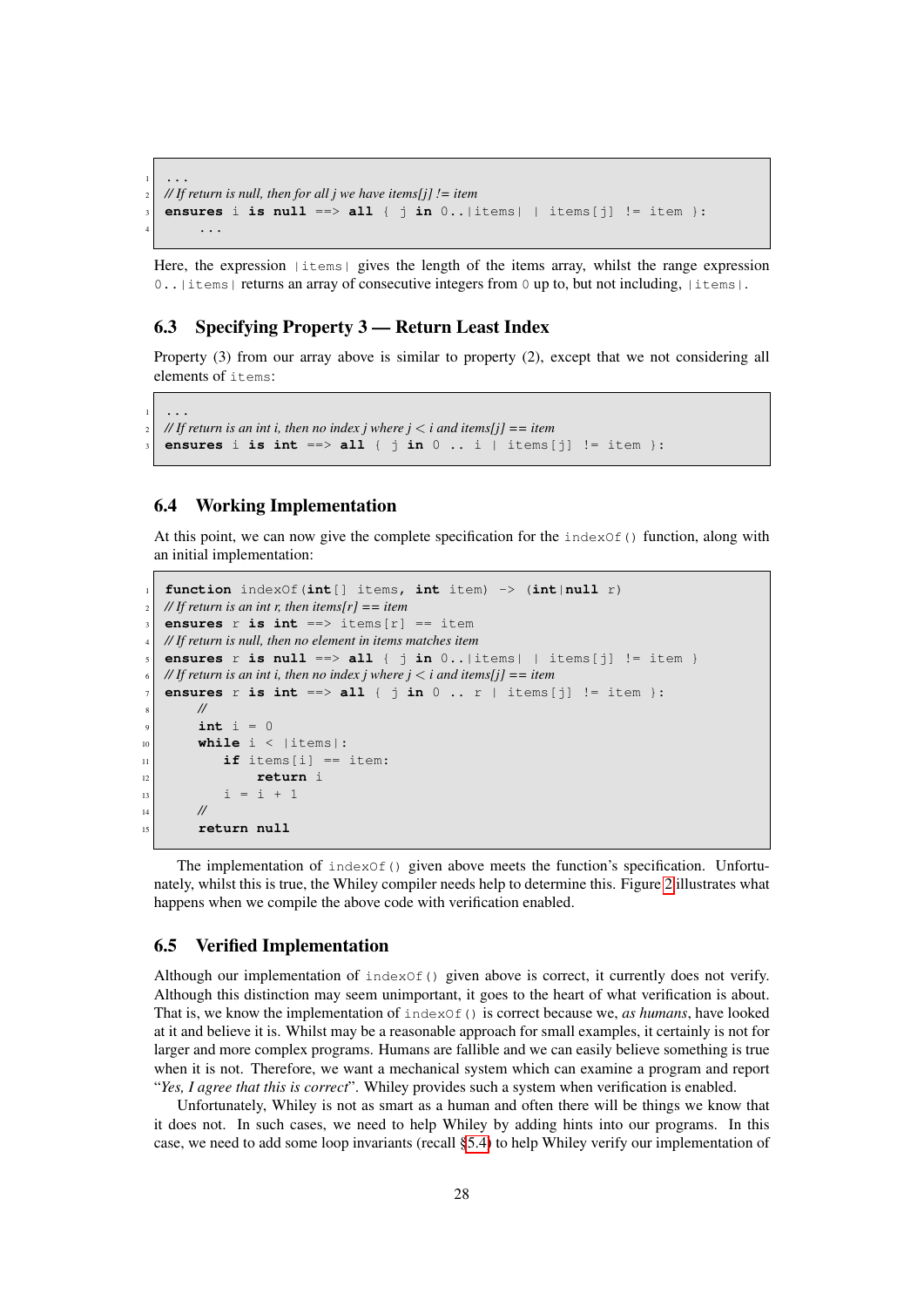```
\overline{1}int | null indexOf([int] items, int item)
         int| null indexOf([int] items, int item)<br>
// If return is an int r, then items[r] == item<br>
ensures !($ is int) || items[$] == item,<br>
// If return is null, then no element x in items where x == item<br>
ensures !($ is null) |
  \overline{2}\mathbf{R}\overline{4}\overline{5}\overline{6}\overline{7}\overline{8}\begin{pmatrix} 1 \\ 1 \end{pmatrix} = 0\overline{9}10while i < |items|:
                          if items[i] == item:<br>return 1
1112"index out of bounds (negative)"
                          i = i + 113\frac{1}{2}14
15
                   return null
16
```
<span id="page-28-0"></span>Figure 2: Illustrating our first working version of the  $indexOf$  function being compiled with verification enabled. The compiler is reporting an error stating "*index out of bounds (negative)*". This is because the compiler believes i may be negative at this point. Although we know this is not true, we must write a *loop invariant* to help the compiler see this.

indexOf(). The first part of the loop invariant we need is straightforward. Since i is modified in the loop, we need am invariant to ensure  $i \ge 0$  when items [i] is accessed:

```
1 ...
\begin{vmatrix} 1 & 1 \\ 1 & 2 \end{vmatrix} = 0while i < |items| where i >= 0:
\begin{array}{ccc} \hline \end{array} ...
                    i = i + 1
```
We can see that this invariant holds on entry to the loop (i.e. since  $i = 0$  on entry). Furthermore, if  $i \ge 0$  then  $i+1 \ge 0$  follows and, hence, the loop invariant holds after each iteration.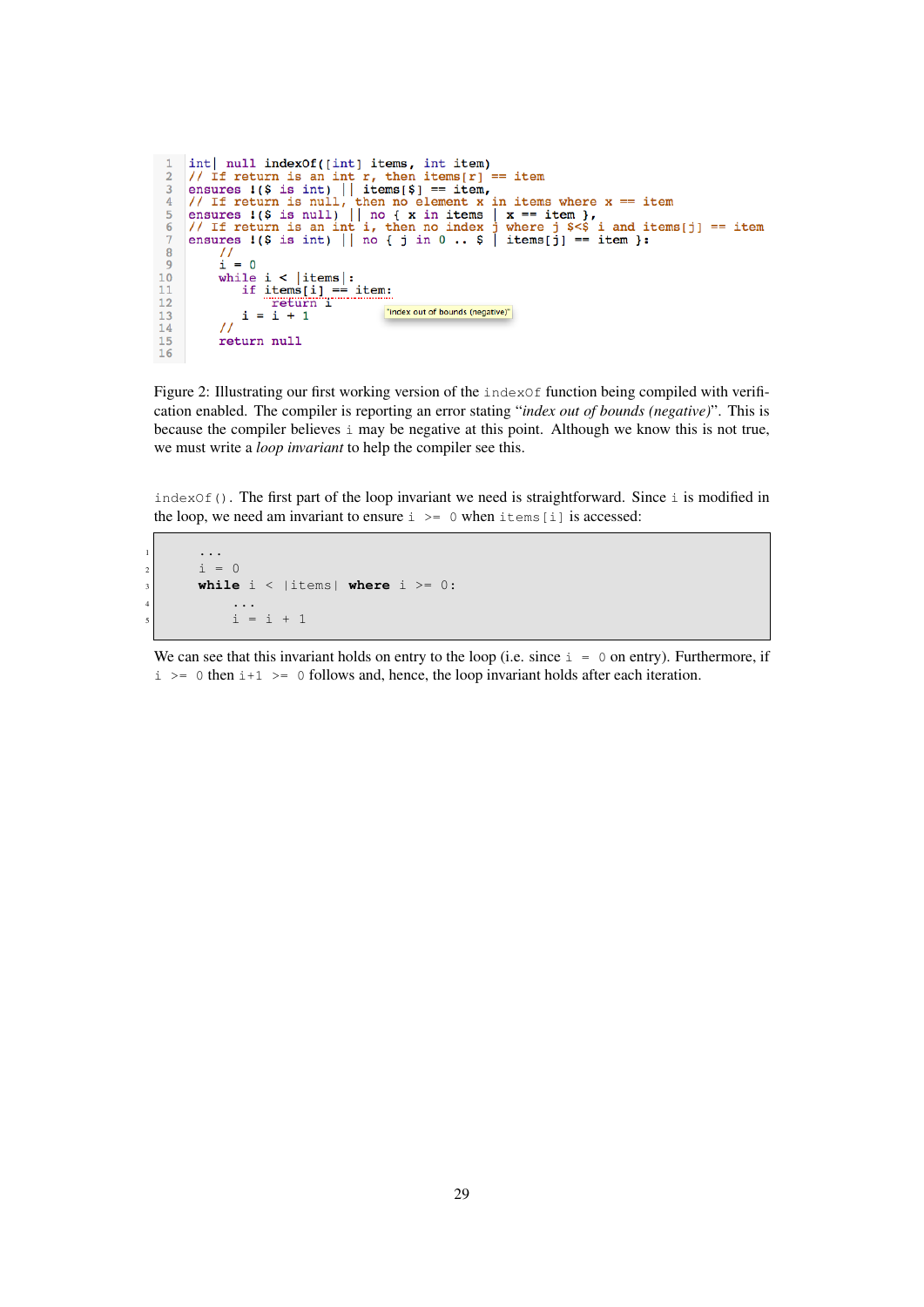

<span id="page-29-3"></span>Figure 3: A state-machine diagram for the microwave oven

# <span id="page-29-0"></span>7 Example: Microwave Oven

For the next case study, we examine the classic and well-known *microwave oven* problem<sup>[\[13\]](#page-32-10)</sup>. In essence, we have a microwave oven with a door and a heating element. An important safety condition is that the heating element cannot be on when the door is open, to protect against burns. This example is interesting, because it demonstrates that Whiley can operate effectively as a modelling language, as well as a general-purpose programming language.

#### <span id="page-29-1"></span>7.1 Overview

Figure [3](#page-29-3) provides a state-machine diagram of the microwave oven. The microwave state has three components: a heating element, which is set either *on* or *off*; a door which (via a sensor) is recorded as either *open* or *closed*; and, finally, a timer value indicating how for many seconds heating should occur.

In addition to the microwave state, a number of external events are permitted. First, a start button is used to signal the microwave should begin heating; second, the door may be opened or closed; finally, an internal clock is used to signal time passing (in one second intervals) to the state machine.

#### <span id="page-29-2"></span>7.2 Microwave State

The state of the microwave is represented in Whiley using a record containing the main three components, along with an appropriate invariant. The following illustrates:

```
type nat is (int x) where x \ge 02
  3 // First, define the state of the microwave.
  4 type Microwave is ({
             5 bool heatOn, // if true, the oven is cooking
             6 bool doorOpen, // if true, the door is open
             7 nat timer // timer setting (in seconds)
  8 } m) where !m.doorOpen || !m.heatOn
```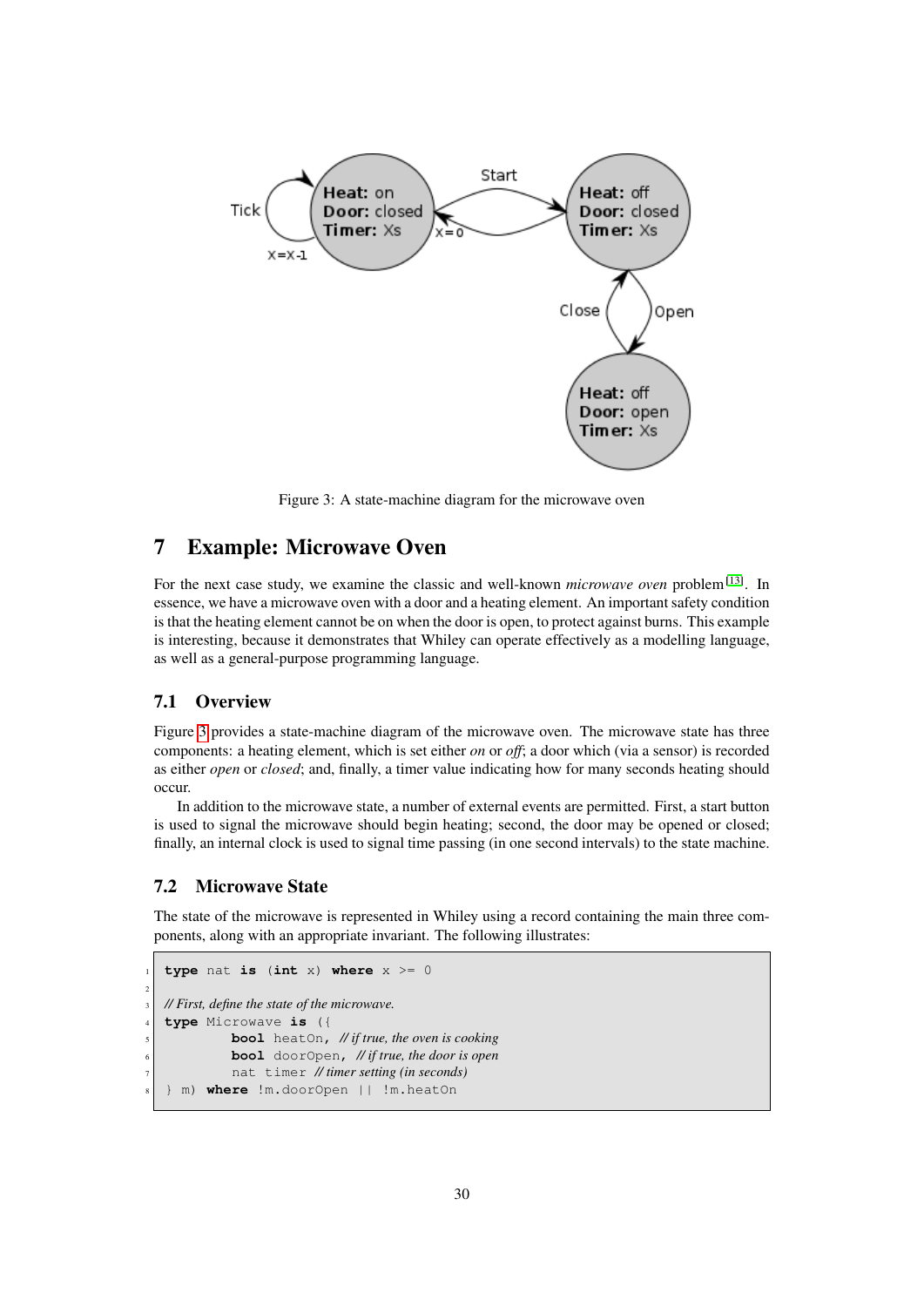Here, boolean values are used to represent the state of the heating element, and the door sensor, whilst a natural number represents the timer value. The invariant states that either the door is closed, or the heating element is off.

#### <span id="page-30-0"></span>7.3 Events

Events can be modelled in Whiley using functions which map one microwave state to another. Here are the two functions representing the *open* and *close* events:

```
function doorClosed(Microwave m) -> Microwave
   2 requires m.doorOpen:
           3 //
           4 m.doorOpen = false
           5 return m
6
  7 // A door opened event is triggered when the sensor detects that the door is opened.
   function doorOpened(Microwave m) -> Microwave
9 requires !m.doorOpen:
10 //
\lfloor n \rfloor m.doorOpen = true
m.\text{heatOn} = \text{false}13 return m
```
Here, we can see that preconditions on the functions act as guards restricting when the events may fire. The Whiley compiler will statically verify that the Microwave invariant holds for the turn value, assuming it held for the parameter. Thus, failing to set  $m$ . heat On = false in door Opened() results in a compile time error which signal that the safety property is not be enforced.

Likewise, we can specify the *start* event and, in doing so, we must ensure the safety property is enforced. Specifically, when the heating element is turned on, the door must be closed:

```
1 // Signals that the "start cooking" button has been pressed.
<sup>2</sup> function startCooking (Microwave m) -> Microwave:
3 //
             4 // Here, we check the all important safety propery
             5 if !m.doorOpen:
                       m.heatOn = true7 return m
```
Here we can see that, if the door is open when the start button is pressed, nothing happens. Again, failing to check whether the door is open in startCooking() results in a compile time error which signal that the safety property is not be enforced.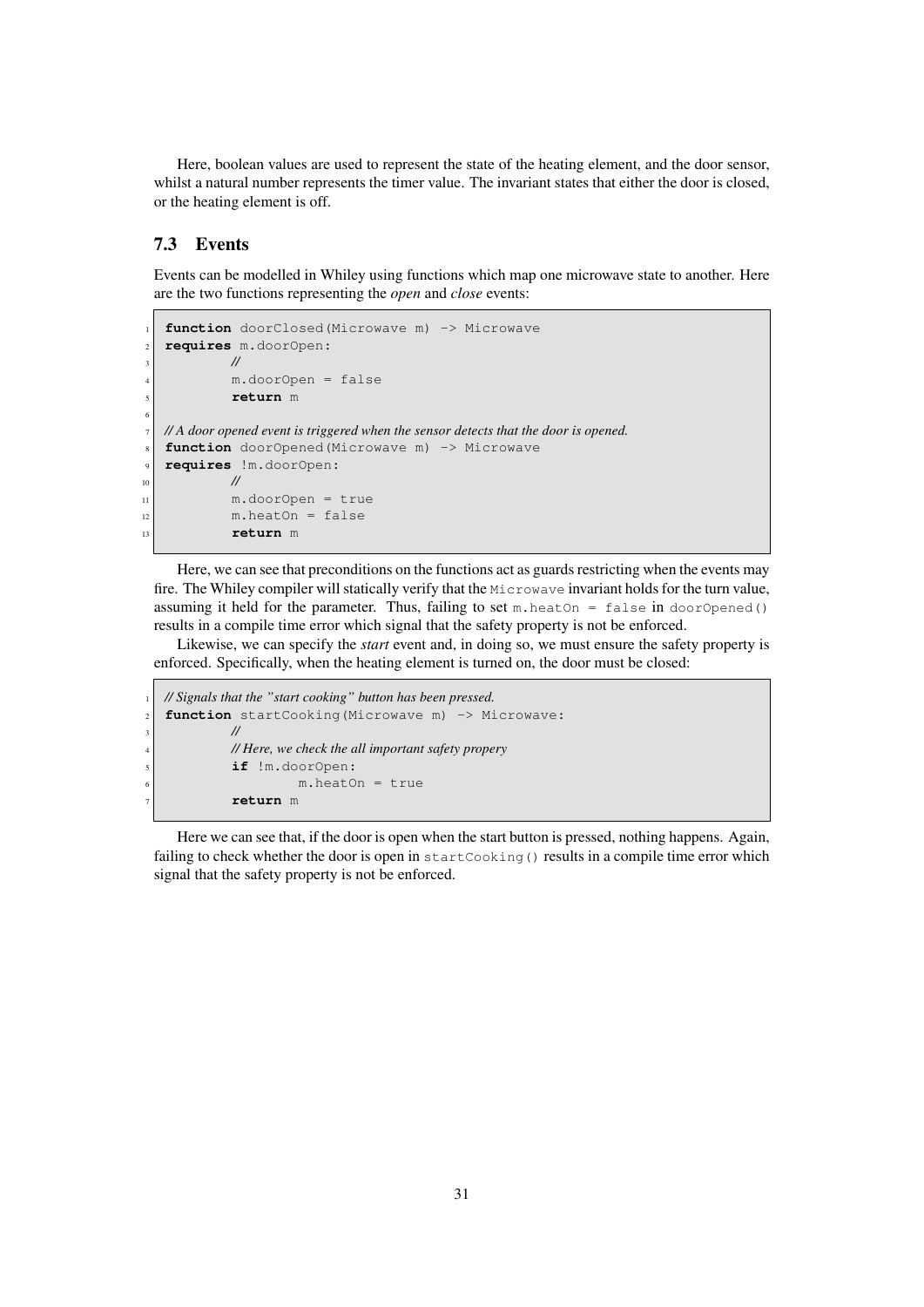# Appendix

# <span id="page-31-0"></span>A Foreign Function Interface

The *Foreign Function Interface (FFI)* provides a mechanism to enable code written in Whiley to interact with code written in another programming language. In this section, we will discuss those mechanisms provided in Whiley for this purpose. Of course, the Whiley system cannot make any guarantees about such external code and care must be taken to ensure it treats types and specifications correctly.

#### <span id="page-31-1"></span>A.1 Overview

The foreign function interface represents a boundary between internal (i.e. Whiley) code and external code written in other (i.e. *foreign*) languages. Whiley provides two modifiers for functions and methods which allow information to flow across this boundary. These are:

- The **native** modifier, which declares a function or method which is *implemented* in a foreign language. That is, a function or method whose implementation is written in another language. Code written in Whiley can call this function, and the compiler is responsible for correctly routing this to the actual function body.
- The **export** modifier, which declares a function or method that is *visible* to foreign code. That is, a function or method which may be called from foreign code. This provides a way for foreign code to invoke Whiley function and methods.

These modifiers provide two different mechanisms for allowing information to flow between code written in Whiley and code written in a foreign language. As an example, recall the Minesweeper example from [§4.](#page-12-0) Suppose we wanted to implement a Graphical User Interface for our minesweeper game in Java. There are two ways we could approach this:

- Whiley as "Master". In this case, the Whiley code is considered the primary implementation and provides the entry point to the application. In contrast, the Java code is consider subservient and is always called from Whiley.
- Whiley as "Slave". In this case, things are the other way around. The Java code is considered the primary implementation and provides the application's entry point. The Whiley code, on the other hand, simply provides supporting functions and methods for this.

For this particular situation, it probably makes most sense to follow the "Whiley as Slave" approach. This makes sense if we view our completed Minesweeper game as an instance of the *Model-View-Controller (MVC)* pattern. According to this, the Whiley implementation of Minesweeper illustrated in [§4](#page-12-0) corresponds to the *model*. The Graphical User Interface would then correspond to the *view*.

# <span id="page-31-2"></span>B Verification Conditions

Talk about how to generate and see verification conditions.

# References

- <span id="page-31-3"></span>[1] Franco Barbanera and Mariangiola Dezani-Cian Caglini. Intersection and union types. In *In Proc. TACS*, pages 651–674, 1991.
- <span id="page-31-4"></span>[2] A. Igarashi and H. Nagira. Union types for object-oriented programming. *Journal of Object Technology*, 6(2), 2007.